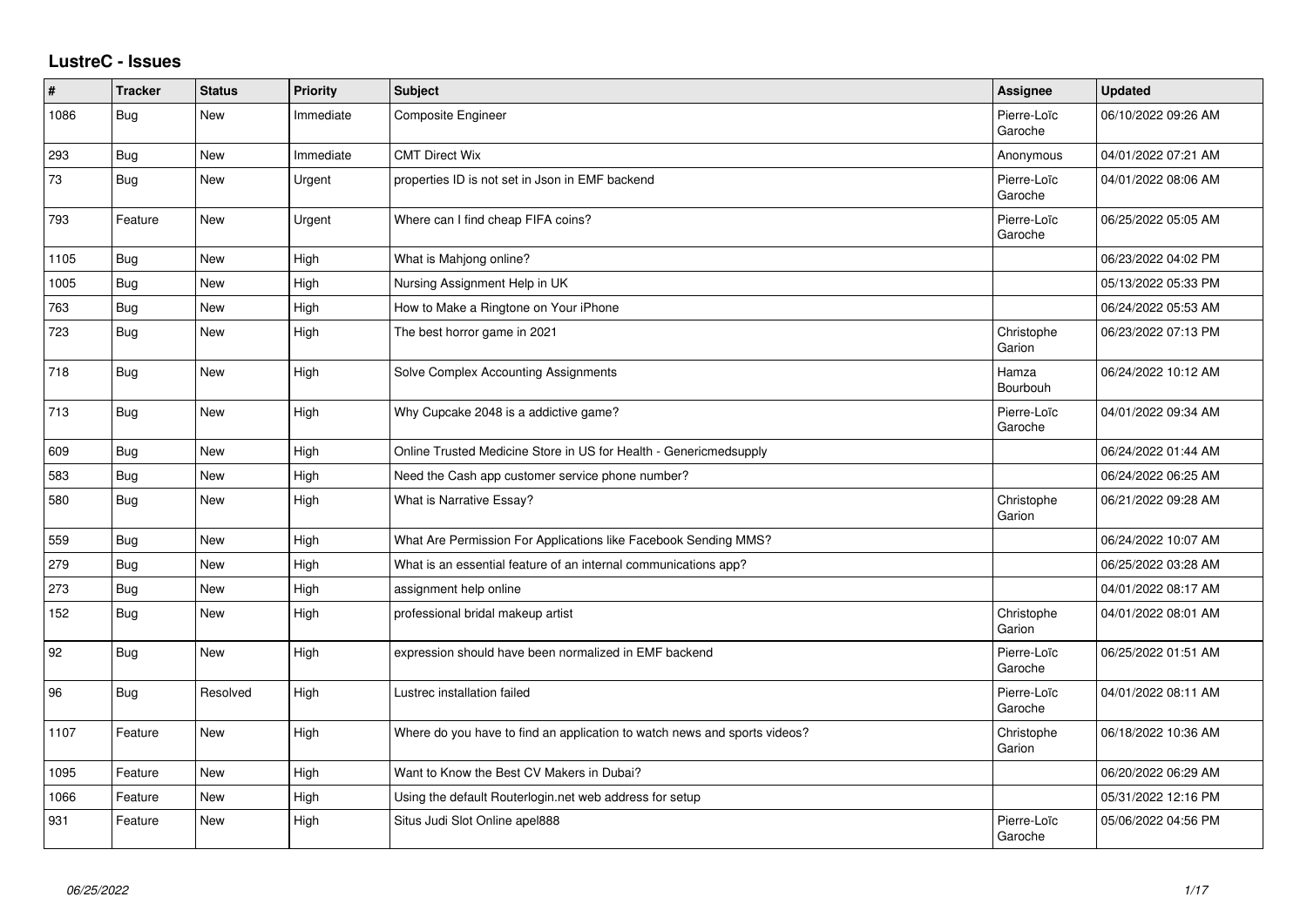| $\sharp$ | <b>Tracker</b> | <b>Status</b> | <b>Priority</b> | Subject                                                                                                                                                  | <b>Assignee</b>        | <b>Updated</b>      |
|----------|----------------|---------------|-----------------|----------------------------------------------------------------------------------------------------------------------------------------------------------|------------------------|---------------------|
| 803      | Feature        | New           | High            | Ketamine Online Store                                                                                                                                    | Pierre-Loïc<br>Garoche | 06/24/2022 01:24 PM |
| 681      | Feature        | New           | High            | <b>Online Class</b>                                                                                                                                      |                        | 06/22/2022 01:12 PM |
| 578      | Feature        | New           | High            | Derrick Gore                                                                                                                                             | Pierre-Loïc<br>Garoche | 06/24/2022 03:35 PM |
| 493      | Feature        | New           | High            | chainsaw dance                                                                                                                                           |                        | 06/24/2022 08:01 PM |
| 476      | Feature        | New           | High            | <b>American Airlines Reservations</b>                                                                                                                    |                        | 06/25/2022 07:00 AM |
| 216      | Feature        | New           | High            | Barry Keoghan                                                                                                                                            | Pierre-Loïc<br>Garoche | 06/24/2022 05:04 AM |
| 1126     | Bug            | <b>New</b>    | Normal          | 1PLSD                                                                                                                                                    |                        | 06/25/2022 09:36 AM |
| 1125     | Bug            | New           | Normal          | What is Wordscapes?                                                                                                                                      |                        | 06/24/2022 09:05 AM |
| 1124     | <b>Bug</b>     | New           | Normal          | Cookie clicker unblocked                                                                                                                                 |                        | 06/24/2022 05:14 AM |
| 1123     | Bug            | New           | Normal          | Where To Watch FIFA World Cup 2022                                                                                                                       |                        | 06/24/2022 03:51 AM |
| 1122     | <b>Bug</b>     | New           | Normal          | Count the number of words on the Microsoft Word application in the phone                                                                                 |                        | 06/23/2022 04:19 AM |
| 1121     | Bug            | New           | Normal          | LustreC do not run                                                                                                                                       |                        | 06/22/2022 08:43 AM |
| 1120     | Bug            | New           | Normal          | Summary of 5 best coloring apps on phones                                                                                                                |                        | 06/21/2022 10:24 AM |
| 1119     | <b>Bug</b>     | New           | Normal          | Klondike Solitaire                                                                                                                                       |                        | 06/21/2022 08:25 AM |
| 1118     | Bug            | New           | Normal          | Gameplay Minecraft                                                                                                                                       |                        | 06/21/2022 06:33 AM |
| 1117     | Bug            | New           | Normal          | Equal Words - Word search game for PC and Windows Phone                                                                                                  |                        | 06/21/2022 05:38 AM |
| 1116     | <b>Bug</b>     | New           | Normal          | ipTV smarts pro                                                                                                                                          |                        | 06/21/2022 06:09 AM |
| 1115     | Bug            | New           | Normal          | How to access your saved favorite Tiktok                                                                                                                 |                        | 06/20/2022 01:07 PM |
| 1114     | <b>Bug</b>     | New           | Normal          | To control the car, all you must do is click to go left or right and release the button to go straight.                                                  |                        | 06/20/2022 12:11 PM |
| 1113     | Bug            | New           | Normal          | Press the button to control your car                                                                                                                     |                        | 06/20/2022 12:09 PM |
| 1112     | Bug            | New           | Normal          | What Cash App Policy Says If Random Person Sent Me Money On Cash App?                                                                                    |                        | 06/20/2022 07:48 AM |
| 1111     | Bug            | New           | Normal          | LOLBeans is a fun battle royale game where you race with other players while avoiding obstacles. Reach<br>the end of the course in competitive gameplay! |                        | 06/20/2022 06:39 AM |
| 1110     | <b>Bug</b>     | New           | Normal          | Six Guns Mod Apk Answers Your Questions                                                                                                                  | Pierre-Loïc<br>Garoche | 06/20/2022 04:42 AM |
| 1108     | Bug            | New           | Normal          | Six Guns Mod Apk Answers Your Questions                                                                                                                  |                        | 06/20/2022 04:37 AM |
| 1106     | <b>Bug</b>     | New           | Normal          | How Do I Get Cash App ++ Without Confronting Any Technical Glitches?                                                                                     |                        | 06/17/2022 02:20 PM |
| 1104     | <b>Bug</b>     | New           | Normal          | Idle game fix bug                                                                                                                                        |                        | 06/17/2022 04:35 AM |
| 1103     | Bug            | New           | Normal          | Idle game fix bug                                                                                                                                        |                        | 06/21/2022 09:30 AM |
| 1102     | Bug            | New           | Normal          | Charlottesville Travel Guide?                                                                                                                            |                        | 06/24/2022 10:10 AM |
| 1101     | Bug            | New           | Normal          | How to Delete Cash App History at once?                                                                                                                  |                        | 06/16/2022 06:49 AM |
| 1098     | Bug            | New           | Normal          | Life of a Fisherman                                                                                                                                      |                        | 06/15/2022 08:10 AM |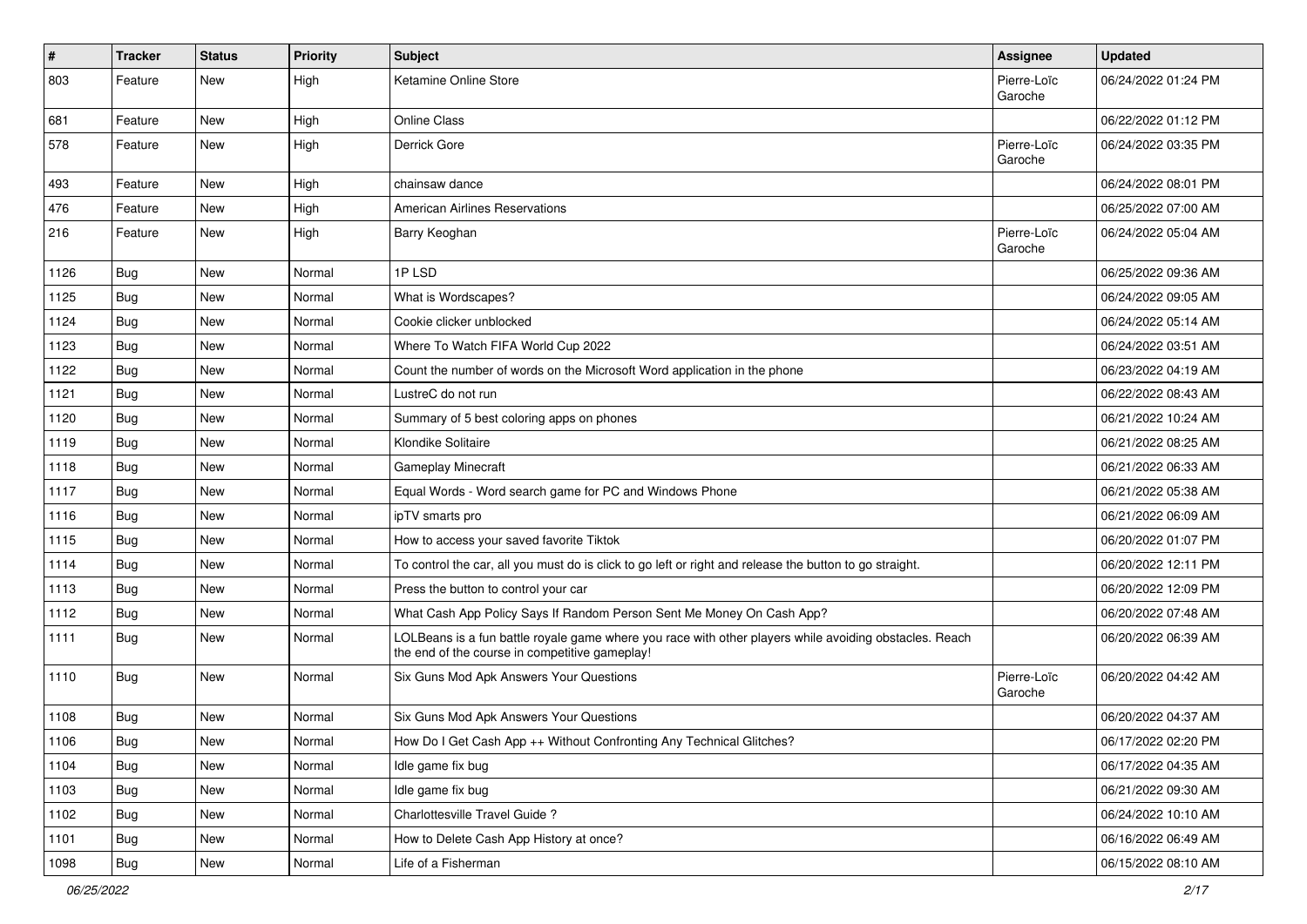| $\vert$ # | <b>Tracker</b> | <b>Status</b> | <b>Priority</b> | <b>Subject</b>                                              | <b>Assignee</b>        | <b>Updated</b>      |
|-----------|----------------|---------------|-----------------|-------------------------------------------------------------|------------------------|---------------------|
| 1097      | Bug            | New           | Normal          | Race and experience new life.                               |                        | 06/21/2022 09:35 AM |
| 1096      | Bug            | New           | Normal          | Race and experience new life.                               |                        | 06/15/2022 04:45 AM |
| 1094      | <b>Bug</b>     | New           | Normal          | What time does direct deposit hit Cash App?                 |                        | 06/14/2022 03:27 PM |
| 1093      | Bug            | <b>New</b>    | Normal          | Uniswap Exchange                                            | Christophe<br>Garion   | 06/14/2022 11:55 AM |
| 1092      | Bug            | New           | Normal          | Ellison Estate Vineyard                                     |                        | 06/20/2022 12:03 PM |
| 1091      | <b>Bug</b>     | <b>New</b>    | Normal          | Find family fun indoors and outdoors in the Jungfrau Region |                        | 06/14/2022 09:33 AM |
| 1090      | Bug            | New           | Normal          | Pay Someone To Do My Assignment                             |                        | 06/11/2022 03:15 PM |
| 1089      | <b>Bug</b>     | New           | Normal          | Pay Someone To Do My Assignment                             |                        | 06/15/2022 04:44 AM |
| 1088      | <b>Bug</b>     | <b>New</b>    | Normal          | Health And Fitness Tips 2022                                | Pierre-Loïc<br>Garoche | 06/20/2022 06:42 AM |
| 1087      | Bug            | <b>New</b>    | Normal          | How do new writers start out?                               |                        | 06/10/2022 03:25 PM |
| 1084      | Bug            | <b>New</b>    | Normal          | <b>Trippie Redd</b>                                         |                        | 06/11/2022 09:05 AM |
| 1083      | Bug            | New           | Normal          | coin base review                                            |                        | 06/11/2022 09:13 AM |
| 1082      | Bug            | <b>New</b>    | Normal          | Reset chime bank password without phone number              |                        | 06/15/2022 11:56 AM |
| 1080      | Bug            | New           | Normal          | How to use Math Wallet   Nexo wallet   CoinTiger Exchange   |                        | 06/15/2022 11:56 AM |
| 1079      | Bug            | New           | Normal          | How to get cheap psychology assignment?                     |                        | 06/15/2022 06:00 AM |
| 1078      | Bug            | <b>New</b>    | Normal          | What Bank Is Cash App On Plaid? Find Clarity And Assistance |                        | 06/15/2022 11:56 AM |
| 1077      | Bug            | New           | Normal          | Les excellentes façons d'utiliser ces images                |                        | 06/25/2022 08:51 AM |
| 1076      | Bug            | <b>New</b>    | Normal          | DedicatedHosting4u                                          |                        | 06/11/2022 09:15 AM |
| 1074      | Bug            | New           | Normal          | Dissertation writing help at economical rates!              | Christophe<br>Garion   | 06/06/2022 04:48 PM |
| 1073      | Bug            | New           | Normal          | Cricut Design Space                                         |                        | 06/07/2022 09:34 PM |
| 1072      | Bug            | New           | Normal          | ij.start canon                                              |                        | 06/21/2022 06:56 PM |
| 1071      | Bug            | New           | Normal          | Cinema HD Review - Cinemahdv2.net                           |                        | 06/21/2022 06:54 PM |
| 1069      | Bug            | <b>New</b>    | Normal          | how to get cash app support phone number 24*7 available     |                        | 06/21/2022 08:36 PM |
| 1068      | Bug            | New           | Normal          | 123.hp.com/laserjet                                         |                        | 05/31/2022 12:22 PM |
| 1067      | <b>Bug</b>     | <b>New</b>    | Normal          | Cricut.com/setup                                            |                        | 05/31/2022 12:19 PM |
| 1065      | Bug            | New           | Normal          | The top foreign language training game in 2022              |                        | 06/07/2022 04:05 AM |
| 1064      | Bug            | New           | Normal          | How to delete Cash App history?                             | Pierre-Loïc<br>Garoche | 06/11/2022 10:29 AM |
| 1063      | Bug            | New           | Normal          | 123.hp.com/laserjet                                         |                        | 05/28/2022 12:27 PM |
| 1062      | Bug            | New           | Normal          | Cricut.com/setup                                            |                        | 05/28/2022 12:26 PM |
| 1061      | <b>Bug</b>     | New           | Normal          | Cricut.com/setup                                            |                        | 05/28/2022 12:24 PM |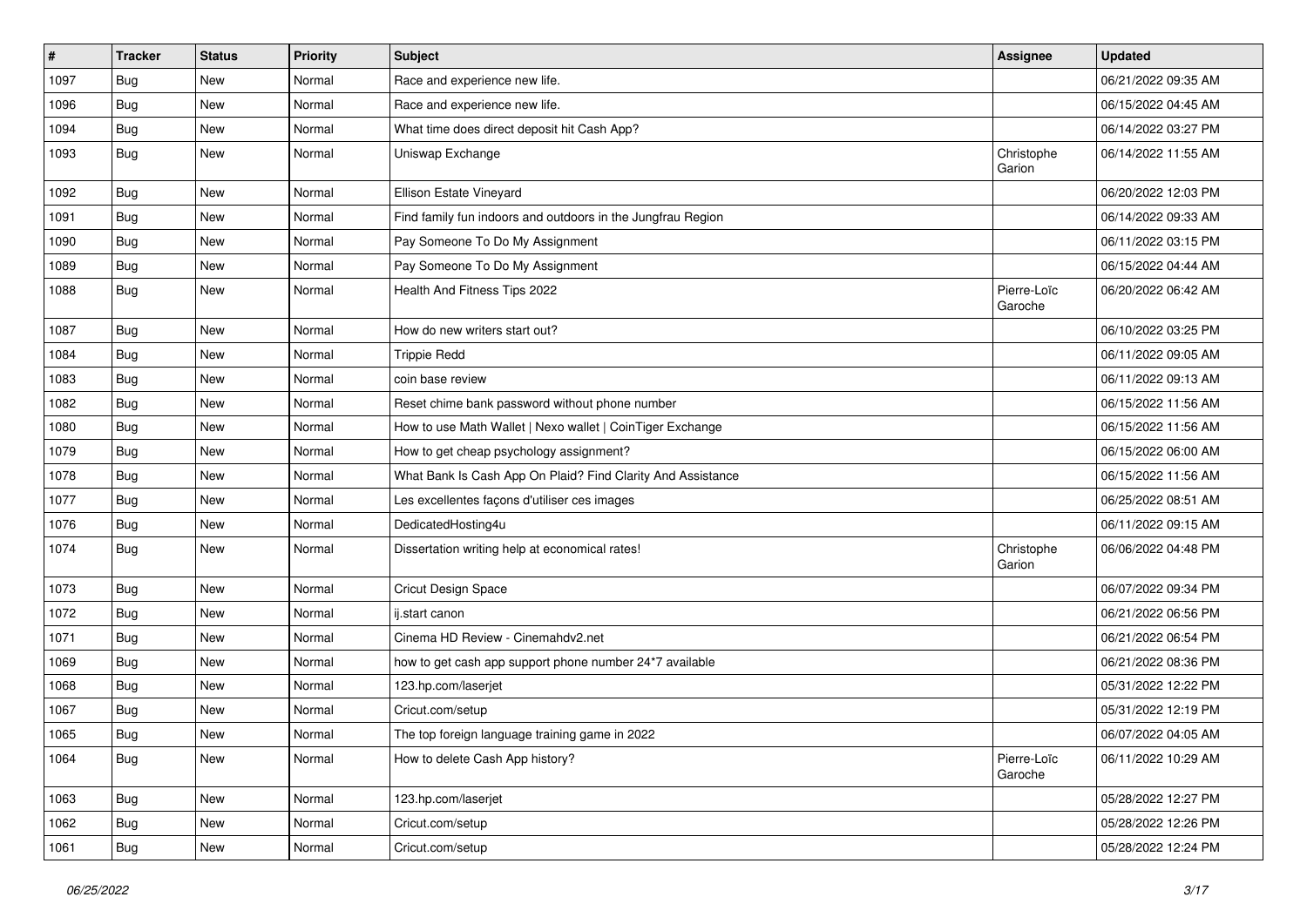| #    | <b>Tracker</b> | <b>Status</b> | <b>Priority</b> | Subject                                                                  | Assignee               | <b>Updated</b>      |
|------|----------------|---------------|-----------------|--------------------------------------------------------------------------|------------------------|---------------------|
| 1060 | Bug            | New           | Normal          | How to Use Panda Helper to Speed Up Your iOS                             |                        | 05/28/2022 09:12 AM |
| 1059 | Bug            | New           | Normal          | 123.hp.com/laserjet                                                      |                        | 05/28/2022 08:29 AM |
| 1058 | Bug            | New           | Normal          | Cricut.com/setup                                                         |                        | 05/28/2022 08:28 AM |
| 1057 | Bug            | New           | Normal          | <b>CCPlay Education Edition APK</b>                                      |                        | 06/07/2022 04:07 AM |
| 1055 | <b>Bug</b>     | New           | Normal          | seo apk                                                                  | Pierre-Loïc<br>Garoche | 05/27/2022 06:23 AM |
| 1054 | Bug            | New           | Normal          | Apkmodule                                                                | Pierre-Loïc<br>Garoche | 05/26/2022 03:37 PM |
| 1053 | Bug            | New           | Normal          | Game Geometry Dash                                                       |                        | 05/26/2022 11:30 AM |
| 1052 | Bug            | New           | Normal          | Build Now GG is a new battle royale game.                                |                        | 05/26/2022 04:24 AM |
| 1051 | Bug            | New           | Normal          | Dental Supplies USA                                                      |                        | 06/11/2022 09:20 PM |
| 1048 | Bug            | New           | Normal          | So zeigen Sie ein Instagram-Profilbild an und vergrößern es              |                        | 05/25/2022 06:56 AM |
| 1047 | Bug            | New           | Normal          | Opensea                                                                  | Corentin<br>Lauverjat  | 05/24/2022 02:32 PM |
| 1046 | Bug            | New           | Normal          | 123.hp.com/laserjet                                                      |                        | 05/24/2022 10:46 AM |
| 1045 | Bug            | New           | Normal          | Cricut.com/setup                                                         |                        | 05/24/2022 10:45 AM |
| 1044 | Bug            | New           | Normal          | Can I Disapprove If Random Person Sent Me Money On Cash App?             |                        | 05/26/2022 03:51 PM |
| 1043 | Bug            | New           | Normal          | What Is The Right Way To Troubleshoot Cash App Transfer Failed Problems? |                        | 05/25/2022 01:16 PM |
| 1042 | Bug            | New           | Normal          | How to set up direct deposit on cash app?                                |                        | 05/25/2022 01:17 PM |
| 1041 | Bug            | New           | Normal          | Count words in Word on the computer                                      |                        | 05/27/2022 02:16 PM |
| 1040 | Bug            | New           | Normal          | thabet                                                                   |                        | 05/19/2022 08:05 PM |
| 1039 | Bug            | New           | Normal          | How to Get Tickmill Bonuses for Free                                     |                        | 05/26/2022 05:43 PM |
| 1038 | Bug            | New           | Normal          | How to Fix Canon Printer Offline ISsue                                   | Pierre-Loïc<br>Garoche | 05/27/2022 05:25 AM |
| 1036 | Bug            | New           | Normal          | <b>VPS Material</b>                                                      |                        | 05/18/2022 09:34 PM |
| 1035 | Bug            | New           | Normal          | how to relieve spam score                                                | Pierre-Loïc<br>Garoche | 05/18/2022 11:39 AM |
| 1034 | Bug            | New           | Normal          | Download Teaching Feeling For Android                                    |                        | 05/20/2022 09:25 AM |
| 1033 | Bug            | New           | Normal          | The best slope 2 online games to play right now                          |                        | 05/17/2022 10:55 AM |
| 1032 | Bug            | New           | Normal          | How To Play The Wordle Game                                              |                        | 05/17/2022 10:37 AM |
| 1031 | Bug            | New           | Normal          | <b>IAFT Traders Union</b>                                                |                        | 05/16/2022 03:14 PM |
| 1030 | Bug            | New           | Normal          | <b>IAFT Traders Union</b>                                                |                        | 05/16/2022 03:13 PM |
| 1029 | Bug            | New           | Normal          | 5 Reasons Why People Love Coloring Pages?                                |                        | 05/16/2022 11:53 AM |
| 1028 | <b>Bug</b>     | New           | Normal          | The Best Free Online Game to Play with Friends                           |                        | 05/16/2022 05:00 AM |
| 1027 | Bug            | New           | Normal          | Word hurdle: Viral and Fun Online Game                                   |                        | 06/20/2022 01:36 PM |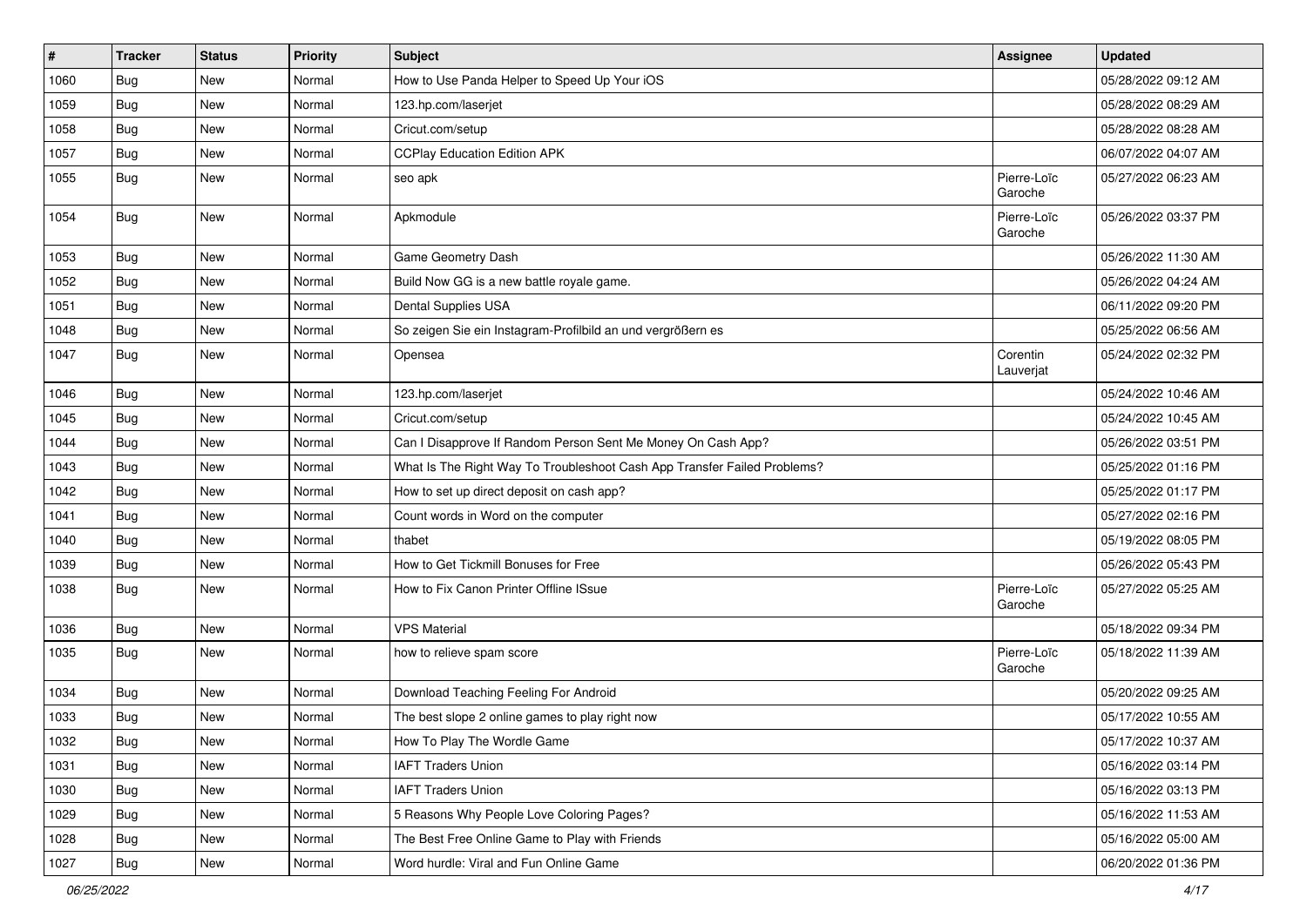| $\vert$ # | <b>Tracker</b> | <b>Status</b> | <b>Priority</b> | <b>Subject</b>                                                                | <b>Assignee</b>        | <b>Updated</b>      |
|-----------|----------------|---------------|-----------------|-------------------------------------------------------------------------------|------------------------|---------------------|
| 1026      | Bug            | New           | Normal          | New Puzzle Game for All Age - Dordle                                          |                        | 05/30/2022 06:26 AM |
| 1025      | Bug            | <b>New</b>    | Normal          | how to change the logo in wordpress                                           |                        | 05/20/2022 06:00 AM |
| 1024      | Bug            | New           | Normal          | How to choose the right broker                                                |                        | 05/14/2022 10:31 AM |
| 1023      | Bug            | New           | Normal          | Questions That Are Typically Asked About Trap The Cat                         |                        | 05/14/2022 03:51 AM |
| 1022      | Bug            | <b>New</b>    | Normal          | 123.hp.com/laserjet                                                           |                        | 05/13/2022 01:25 PM |
| 1021      | Bug            | New           | Normal          | Cricut.com/setup                                                              |                        | 05/26/2022 12:21 AM |
| 1020      | Bug            | <b>New</b>    | Normal          | Cricut.com/setup                                                              |                        | 05/13/2022 11:14 AM |
| 1019      | Bug            | New           | Normal          | Cricut.com/setup                                                              |                        | 05/13/2022 11:13 AM |
| 1018      | <b>Bug</b>     | <b>New</b>    | Normal          | So erhalten Sie ein kostenloses Hörbuch                                       |                        | 06/25/2022 07:23 AM |
| 1016      | Bug            | <b>New</b>    | Normal          | Klondike Solitaire                                                            |                        | 05/12/2022 09:03 AM |
| 1015      | <b>Bug</b>     | New           | Normal          | Is it possible to send books for free?                                        |                        | 05/11/2022 04:05 PM |
| 1014      | Bug            | <b>New</b>    | Normal          | how to get chime routing and account number ? chime routing number florida    |                        | 05/11/2022 12:42 PM |
| 1013      | Bug            | New           | Normal          | ij.start canon                                                                |                        | 05/11/2022 11:31 AM |
| 1012      | Bug            | <b>New</b>    | Normal          | Cricut.com/setup                                                              |                        | 05/11/2022 11:30 AM |
| 1011      | Bug            | New           | Normal          | Summary of 10 best coloring apps on phones                                    |                        | 05/11/2022 10:58 AM |
| 1010      | Bug            | New           | Normal          | what are the requirements to borrow money from cash app ? cash app borrow app | Pierre-Loïc<br>Garoche | 05/11/2022 09:29 AM |
| 1009      | Bug            | <b>New</b>    | Normal          | How to change routing number on Cash App?                                     |                        | 05/11/2022 07:13 AM |
| 1008      | Bug            | New           | Normal          | Who was the first black woman to anchor a newscast?                           |                        | 05/10/2022 03:13 PM |
| 1007      | Bug            | <b>New</b>    | Normal          | "ij.start canon                                                               |                        | 05/18/2022 10:40 AM |
| 1006      | Bug            | New           | Normal          | Cricut.com/setup                                                              |                        | 05/10/2022 01:22 PM |
| 1004      | <b>Bug</b>     | <b>New</b>    | Normal          | you get to pinch and drag a man with a very flexible face                     |                        | 05/10/2022 10:59 AM |
| 1003      | <b>Bug</b>     | <b>New</b>    | Normal          | Drift F1 is a drifting car game inspired by F1's tracks.                      | Pierre-Loïc<br>Garoche | 05/10/2022 10:52 AM |
| 1002      | Bug            | <b>New</b>    | Normal          | Chemistry Assignment Help                                                     |                        | 06/04/2022 09:58 AM |
| 1001      | Bug            | <b>New</b>    | Normal          | Venmo Keep Saying Error?                                                      |                        | 06/16/2022 02:11 PM |
| 1000      | <b>Bug</b>     | New           | Normal          | Super easy way to zoom photos and upload to Instagram                         | Christophe<br>Garion   | 05/07/2022 11:06 AM |
| 999       | Bug            | New           | Normal          | Is there a way to find Google Feud answers?                                   |                        | 05/07/2022 08:58 AM |
| 998       | Bug            | New           | Normal          | Is It Hard to Solve Wordle An                                                 |                        | 05/13/2022 06:39 PM |
| 997       | Bug            | New           | Normal          | 123.hp.com/laserjet                                                           |                        | 05/06/2022 05:33 AM |
| 996       | Bug            | New           | Normal          | Cricut.com/setup                                                              |                        | 05/06/2022 05:32 AM |
| 993       | <b>Bug</b>     | New           | Normal          | IO Games Free Online                                                          |                        | 05/04/2022 10:35 AM |
| 992       | <b>Bug</b>     | New           | Normal          | So vergrößern Sie Ihr Instagram-Profilbild                                    |                        | 05/04/2022 08:46 AM |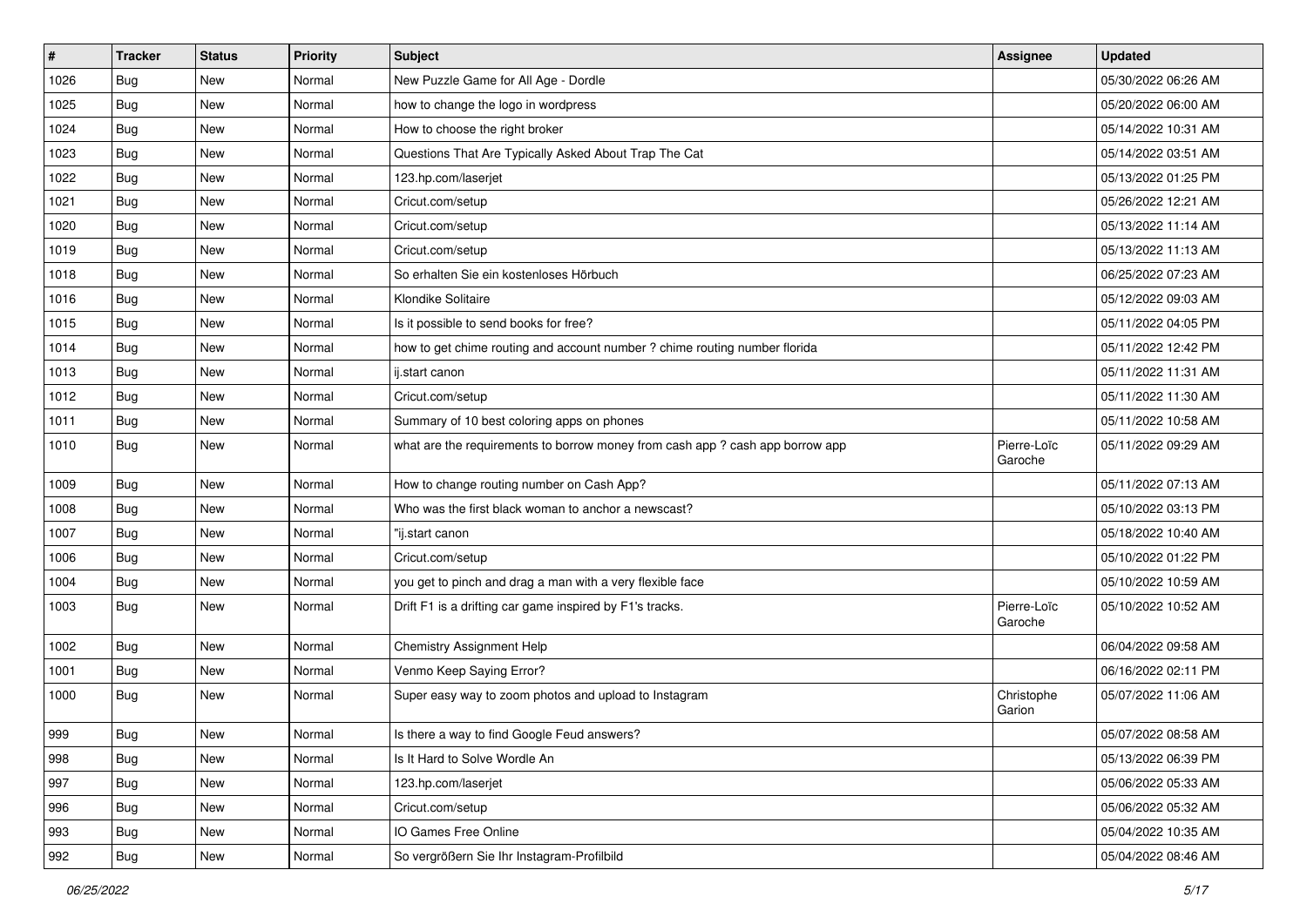| $\pmb{\#}$ | <b>Tracker</b> | <b>Status</b> | <b>Priority</b> | <b>Subject</b>                                                                         | Assignee             | <b>Updated</b>      |
|------------|----------------|---------------|-----------------|----------------------------------------------------------------------------------------|----------------------|---------------------|
| 991        | Bug            | <b>New</b>    | Normal          | <b>MDMA MOLLY</b>                                                                      |                      | 05/03/2022 12:03 AM |
| 990        | Bug            | <b>New</b>    | Normal          | Mushrooms                                                                              |                      | 05/03/2022 12:02 AM |
| 989        | <b>Bug</b>     | <b>New</b>    | Normal          | Barewoods Wax Cigar                                                                    |                      | 06/14/2022 08:06 PM |
| 988        | Bug            | New           | Normal          | <b>Medicinal Mushrooms</b>                                                             |                      | 05/06/2022 06:06 AM |
| 987        | Bug            | New           | Normal          | <b>Medicinal Mushrooms</b>                                                             |                      | 05/02/2022 11:59 PM |
| 986        | Bug            | New           | Normal          | dbhdsvbhdf                                                                             | Christophe<br>Garion | 05/01/2022 09:10 AM |
| 985        | Bug            | <b>New</b>    | Normal          | Find out the vitality of Facebook Phone Number:                                        |                      | 05/06/2022 06:34 AM |
| 984        | Bug            | <b>New</b>    | Normal          | How to disable, permanently delete Twitter account on phone, PC                        |                      | 05/09/2022 04:42 PM |
| 983        | <b>Bug</b>     | <b>New</b>    | Normal          | Finding issue in tekken 3 game?                                                        |                      | 05/28/2022 02:34 PM |
| 982        | <b>Bug</b>     | New           | Normal          | Five sites that let you download free scenarios for your iPhone                        |                      | 05/07/2022 09:34 PM |
| 981        | <b>Bug</b>     | New           | Normal          | VidMate Mod APK                                                                        |                      | 05/06/2022 09:22 AM |
| 980        | <b>Bug</b>     | <b>New</b>    | Normal          | Free Gas Cards for the Unemployed                                                      |                      | 04/28/2022 06:25 AM |
| 979        | Bug            | <b>New</b>    | Normal          | Free Gas Cards for the Unemployed                                                      |                      | 04/28/2022 06:18 AM |
| 978        | Bug            | New           | Normal          | Delamore Lodge is a place to stay.                                                     |                      | 04/27/2022 11:41 AM |
| 977        | Bug            | <b>New</b>    | Normal          | Fans of the Old Country will like this book.                                           |                      | 04/27/2022 11:14 AM |
| 976        | Bug            | <b>New</b>    | Normal          | How to delete the cash app account history right now?                                  | Hamza<br>Bourbouh    | 04/27/2022 09:47 AM |
| 975        | <b>Bug</b>     | <b>New</b>    | Normal          | Payback 2 Mod APK                                                                      |                      | 05/05/2022 10:56 AM |
| 974        | <b>Bug</b>     | <b>New</b>    | Normal          | Watch NCAA Football Live Streaming Free                                                |                      | 05/06/2022 08:16 AM |
| 972        | Bug            | <b>New</b>    | Normal          | How To Borrow Money From The Cash App? Get To Know About The Same                      |                      | 04/25/2022 07:30 AM |
| 971        | <b>Bug</b>     | New           | Normal          | How Do I Check Balance On Cash App Card With Optimum Ease?                             |                      | 04/23/2022 08:43 PM |
| 970        | Bug            | <b>New</b>    | Normal          | The Amount Of Time Does Cash App Direct Deposit Time Take?                             |                      | 04/23/2022 08:33 AM |
| 969        | <b>Bug</b>     | <b>New</b>    | Normal          | Watch NCAA Football Live Match Free                                                    |                      | 04/23/2022 07:29 AM |
| 966        | Bug            | <b>New</b>    | Normal          | How to Download the Filmes                                                             |                      | 04/23/2022 04:04 AM |
| 965        | <b>Bug</b>     | <b>New</b>    | Normal          | Go with cash app customer service to know where I can load my cash app card            |                      | 04/22/2022 01:07 PM |
| 964        | <b>Bug</b>     | New           | Normal          | Can I Fix Cash App Transfer Failed Issues By Adding Sufficient Funds?                  |                      | 04/21/2022 10:23 AM |
| 962        | <b>Bug</b>     | <b>New</b>    | Normal          | Kostenlose Hörbücher                                                                   |                      | 05/20/2022 08:56 AM |
| 961        | Bug            | <b>New</b>    | Normal          | TeaTv is an Android                                                                    |                      | 04/20/2022 11:01 AM |
| 959        | <b>Bug</b>     | New           | Normal          | Get connected with cash app team-How to get money off cash app at walmart without card |                      | 04/20/2022 08:18 AM |
| 958        | Bug            | New           | Normal          | Avail Cash app support service to know Sutton bank cash app number                     |                      | 04/19/2022 12:02 PM |
| 957        | Bug            | New           | Normal          | From Where I Can Get Cheap Writing Services?                                           |                      | 04/20/2022 05:06 AM |
| 956        | <b>Bug</b>     | <b>New</b>    | Normal          | <b>FNF Free Mods Online</b>                                                            |                      | 04/18/2022 10:57 AM |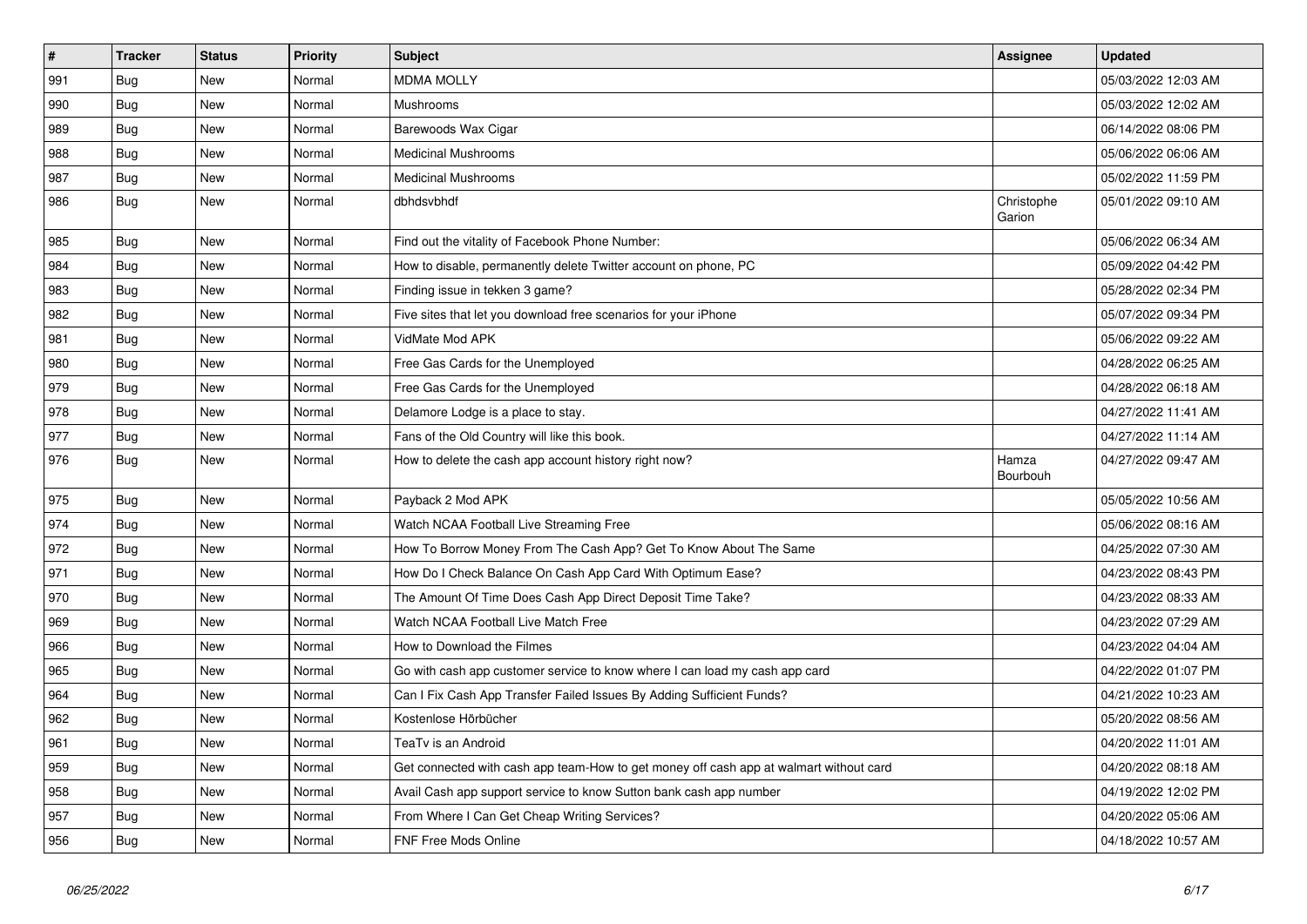| $\vert$ # | <b>Tracker</b> | <b>Status</b> | <b>Priority</b> | <b>Subject</b>                                                                   | <b>Assignee</b>        | <b>Updated</b>      |
|-----------|----------------|---------------|-----------------|----------------------------------------------------------------------------------|------------------------|---------------------|
| 955       | Bug            | New           | Normal          | How Long Does Verification Take On Cash App If You Apply For The Verification?   | Christophe<br>Garion   | 04/18/2022 08:17 AM |
| 954       | Bug            | New           | Normal          | AZ Screen Recorder Mod                                                           |                        | 04/20/2022 11:11 AM |
| 953       | Bug            | New           | Normal          | Manga Dogs - Read Your Favorite Comics on Your Smartphone                        |                        | 04/20/2022 05:25 AM |
| 952       | Bug            | New           | Normal          | Canon IJ Network Tool                                                            |                        | 04/22/2022 04:13 AM |
| 951       | Bug            | New           | Normal          | Canon.com/ijsetup                                                                |                        | 04/20/2022 10:18 AM |
| 950       | Bug            | <b>New</b>    | Normal          | ij.start canon                                                                   |                        | 05/07/2022 02:12 PM |
| 949       | Bug            | New           | Normal          | <b>Educational Games</b>                                                         |                        | 06/15/2022 09:11 PM |
| 948       | Bug            | New           | Normal          | Canon IJ Network Tool                                                            |                        | 04/20/2022 11:53 AM |
| 947       | Bug            | <b>New</b>    | Normal          | is Disney Now and Disney Plus different?                                         |                        | 04/14/2022 09:53 AM |
| 946       | Bug            | New           | Normal          | What is Plex and Is Plex Legal?                                                  |                        | 04/20/2022 09:07 AM |
| 945       | Bug            | New           | Normal          | TikTok 18 Mod Apk For Your Android                                               |                        | 04/13/2022 09:32 AM |
| 943       | Bug            | New           | Normal          | ij.start canon                                                                   |                        | 04/13/2022 08:52 AM |
| 942       | Bug            | New           | Normal          | Canon IJ Network Tool                                                            |                        | 04/13/2022 08:45 AM |
| 941       | Bug            | <b>New</b>    | Normal          | is Disney Now and Disney Plus different?                                         |                        | 04/20/2022 10:19 AM |
| 940       | <b>Bug</b>     | New           | Normal          | What is Plex and Is Plex Legal?                                                  |                        | 04/20/2022 06:31 AM |
| 939       | Bug            | New           | Normal          | Ability to change sound notifications                                            | Christophe<br>Garion   | 05/11/2022 10:07 PM |
| 938       | Bug            | <b>New</b>    | Normal          | Would you like to have your own ringtone                                         | Christophe<br>Garion   | 04/22/2022 01:27 PM |
| 936       | Bug            | New           | Normal          | Avantages de l'extension AliTools pour faire du shopping sur Aliexpress          | Pierre-Loïc<br>Garoche | 04/12/2022 11:35 AM |
| 935       | Bug            | <b>New</b>    | Normal          | MovieBox Pro Apk - Watch Movies and TV Shows on Your Android Phone               |                        | 04/27/2022 05:56 PM |
| 934       | Bug            | New           | Normal          | MovieBox Pro Apk - Watch Movies and TV Shows on Your Android Phone               |                        | 05/10/2022 11:01 AM |
| 933       | Bug            | <b>New</b>    | Normal          | How Can I Watch Movies on My Mobile Phone                                        |                        | 06/24/2022 12:55 AM |
| 932       | <b>Bug</b>     | <b>New</b>    | Normal          | The best epic, long-playing PC games will consume days of your life.             |                        | 05/15/2022 07:44 PM |
| 930       | <b>Bug</b>     | New           | Normal          | The best free games online                                                       |                        | 04/12/2022 09:05 AM |
| 929       | Bug            | New           | Normal          | Canon IJ Network Tool                                                            |                        | 04/12/2022 08:32 AM |
| 928       | <b>Bug</b>     | <b>New</b>    | Normal          | How Does Sutton Bank Cash App Customer Service Help In Answering Your Questions? |                        | 04/12/2022 11:36 AM |
| 926       | <b>Bug</b>     | New           | Normal          | tavor 7                                                                          |                        | 06/22/2022 05:08 PM |
| 925       | Bug            | New           | Normal          | tavor 7                                                                          |                        | 06/15/2022 03:45 AM |
| 924       | Bug            | New           | Normal          | buy tec 9                                                                        |                        | 04/11/2022 02:54 PM |
| 923       | <b>Bug</b>     | New           | Normal          | frenchies for sale                                                               |                        | 04/11/2022 02:35 PM |
| 922       | Bug            | New           | Normal          | Why Is The Need For Assignment Writing Services?                                 |                        | 06/25/2022 09:26 AM |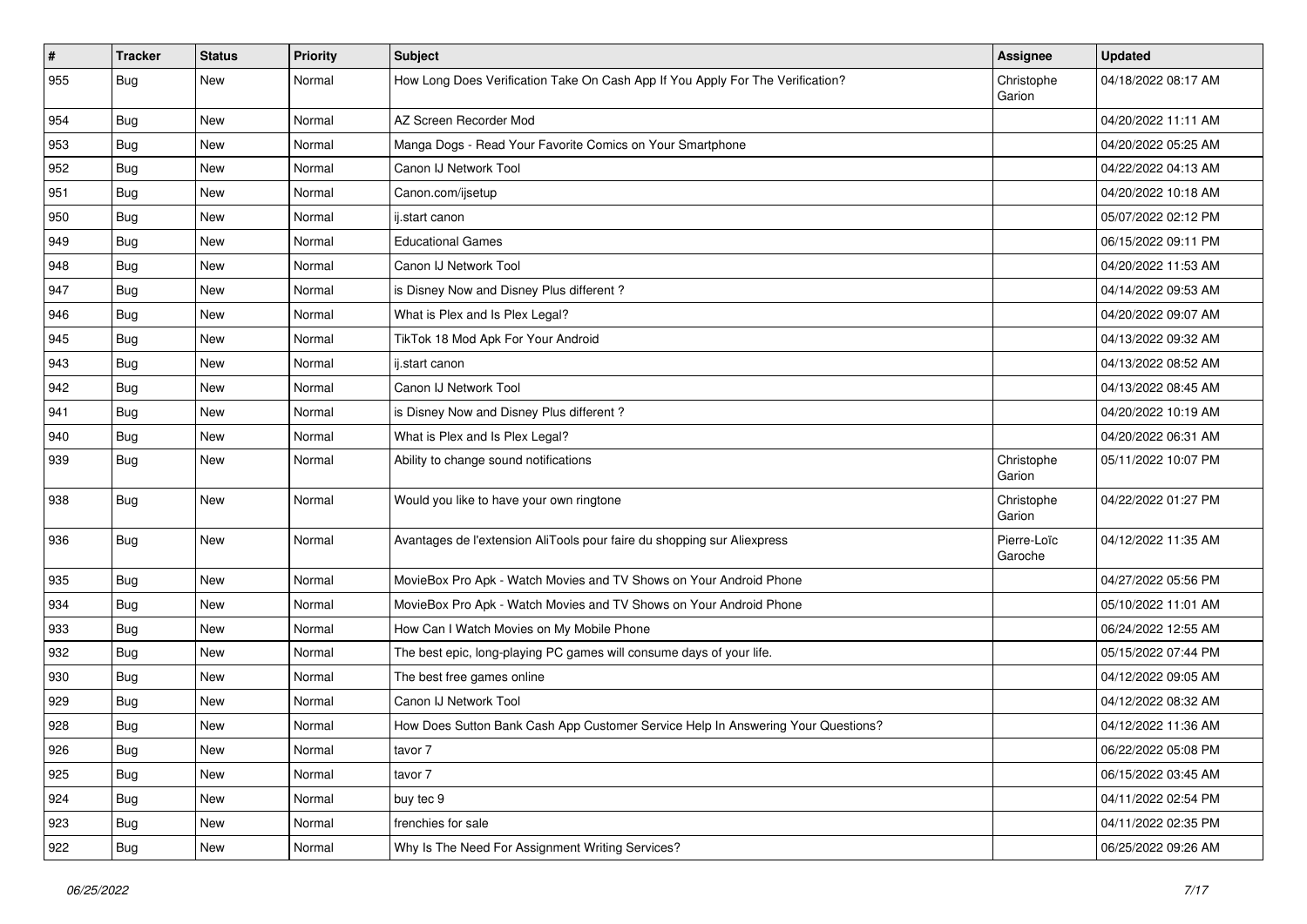| $\vert$ # | <b>Tracker</b> | <b>Status</b> | <b>Priority</b> | <b>Subject</b>                                                              | Assignee        | <b>Updated</b>      |
|-----------|----------------|---------------|-----------------|-----------------------------------------------------------------------------|-----------------|---------------------|
| 921       | <b>Bug</b>     | New           | Normal          | Canon IJ Network Tool                                                       |                 | 04/11/2022 09:00 AM |
| 920       | Bug            | <b>New</b>    | Normal          | Where I Can Get Essay Writing Services?                                     |                 | 04/11/2022 08:35 AM |
| 918       | Bug            | New           | Normal          | Antivirus for IOS                                                           |                 | 06/16/2022 10:36 PM |
| 917       | Bug            | New           | Normal          | Random Person Sent Me Money on Cash App-find solution?                      |                 | 04/09/2022 12:32 PM |
| 916       | Bug            | <b>New</b>    | Normal          | How long does it take to write a book?                                      |                 | 04/07/2022 12:15 PM |
| 915       | Bug            | New           | Normal          | Finance dissertation writing                                                |                 | 04/07/2022 09:22 AM |
| 914       | Bug            | New           | Normal          | Wordle: how to play fashion games for free?                                 |                 | 04/07/2022 08:30 AM |
| 913       | Bug            | New           | Normal          | Canon IJ Network Tool                                                       |                 | 04/07/2022 06:21 AM |
| 912       | Bug            | <b>New</b>    | Normal          | Cuphead Mobile Game Review                                                  |                 | 06/09/2022 10:14 AM |
| 911       | Bug            | <b>New</b>    | Normal          | Aluminum Windows & Doors                                                    |                 | 04/06/2022 08:10 PM |
| 910       | <b>Bug</b>     | New           | Normal          | Each content looks unisize or not formated                                  |                 | 04/06/2022 11:21 AM |
| 909       | Bug            | New           | Normal          | Toca Life World APK                                                         |                 | 04/06/2022 04:52 AM |
| 908       | Bug            | New           | Normal          | Toca Life World APK                                                         |                 | 04/06/2022 03:18 AM |
| 907       | Bug            | New           | Normal          | Canon IJ Network Tool                                                       |                 | 04/04/2022 10:43 AM |
| 906       | <b>Bug</b>     | New           | Normal          | How To Change Cash App From Business To Personal Account For Any Reasons?   |                 | 04/04/2022 09:57 AM |
| 905       | Bug            | New           | Normal          | MINI MILITIA MOD APK                                                        |                 | 05/19/2022 01:54 PM |
| 898       | Bug            | New           | Normal          | Shadow Fight 2 Mod APK                                                      |                 | 04/02/2022 09:17 AM |
| 897       | Bug            | New           | Normal          | Slot Pulsa Pragmatic Play                                                   | Xavier Thirioux | 04/01/2022 12:08 PM |
| 895       | Bug            | New           | Normal          | Cash App Scams                                                              |                 | 06/18/2022 02:36 PM |
| 893       | Bug            | New           | Normal          | klingeltone                                                                 |                 | 04/13/2022 11:06 AM |
| 892       | Bug            | New           | Normal          | Good game                                                                   |                 | 04/01/2022 09:15 AM |
| 891       | Bug            | New           | Normal          | The most interesting game today, have you tried it?                         |                 | 04/01/2022 09:17 AM |
| 889       | Bug            | New           | Normal          | What is Plex and how it's work?                                             |                 | 04/01/2022 09:14 AM |
| 888       | <b>Bug</b>     | New           | Normal          | Is the Fox News Channel on Roku free?                                       |                 | 04/25/2022 08:04 AM |
| 887       | Bug            | New           | Normal          | What is Plex and how it's work?                                             |                 | 04/01/2022 09:16 AM |
| 886       | Bug            | New           | Normal          | Is the Fox News Channel on Roku free?                                       |                 | 04/01/2022 09:16 AM |
| 885       | <b>Bug</b>     | New           | Normal          | How to Install the Tele Latino App For Android                              |                 | 03/28/2022 04:10 AM |
| 884       | Bug            | New           | Normal          | Why do Subway Surfers popular                                               |                 | 04/01/2022 09:16 AM |
| 883       | <b>Bug</b>     | New           | Normal          | Langweilen Sie sich jemals bei der gleichen alten Schriftart auf Instagram? |                 | 04/01/2022 09:16 AM |
| 882       | <b>Bug</b>     | New           | Normal          | How to change bank account on cash app?                                     |                 | 04/01/2022 09:16 AM |
| 880       | <b>Bug</b>     | New           | Normal          | Why do Subway Surfers popular                                               |                 | 04/01/2022 09:16 AM |
| 878       | <b>Bug</b>     | New           | Normal          | Wie ist instazoom hilfreich beim Herunterladen von Instagram-Profilbildern  |                 | 04/08/2022 09:28 PM |
| 876       | <b>Bug</b>     | New           | Normal          | Download Full-Size Profile Pictures of Your Favorite Users With InstaDP     |                 | 04/01/2022 09:12 AM |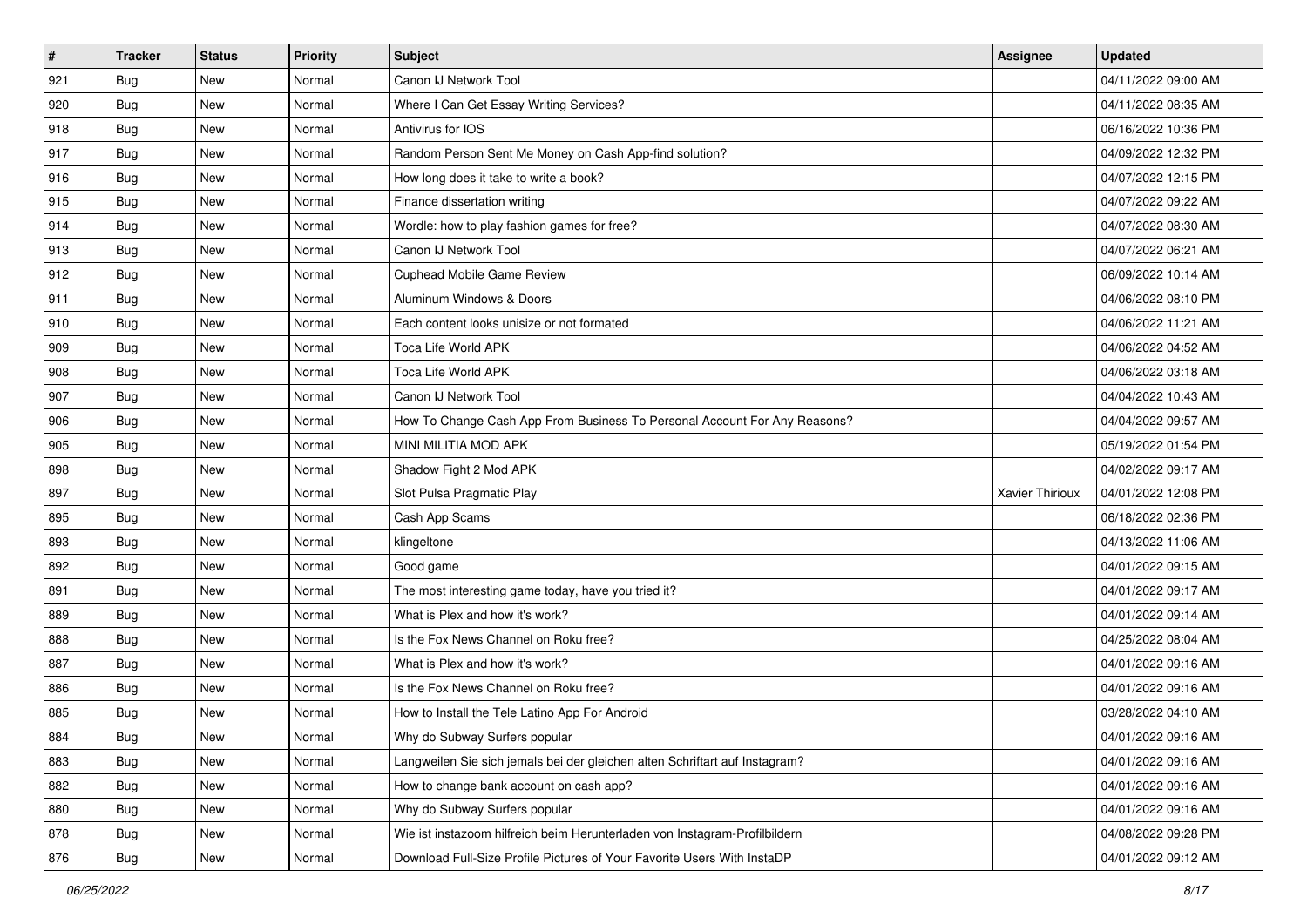| $\vert$ # | <b>Tracker</b> | <b>Status</b> | <b>Priority</b> | <b>Subject</b>                                                                   | Assignee               | <b>Updated</b>      |
|-----------|----------------|---------------|-----------------|----------------------------------------------------------------------------------|------------------------|---------------------|
| 875       | Bug            | New           | Normal          | Red ball game                                                                    |                        | 04/01/2022 09:15 AM |
| 874       | <b>Bug</b>     | <b>New</b>    | Normal          | Cómo descargar Minecraft Apk                                                     |                        | 06/23/2022 04:39 AM |
| 873       | Bug            | New           | Normal          | Klingeltöne mp3                                                                  |                        | 04/13/2022 11:03 AM |
| 872       | Bug            | New           | Normal          | Poppy Playtime Horror Game Free                                                  |                        | 04/01/2022 09:11 AM |
| 870       | Bug            | New           | Normal          | <b>Mahjong Solitaire</b>                                                         |                        | 04/01/2022 09:12 AM |
| 869       | Bug            | New           | Normal          | Sonnerie Post Malone 2022                                                        |                        | 04/13/2022 11:05 AM |
| 865       | <b>Bug</b>     | New           | Normal          | Canon IJ Printer Utility                                                         |                        | 05/18/2022 07:24 PM |
| 864       | Bug            | New           | Normal          | Canon IJ Network Tool                                                            |                        | 04/01/2022 09:14 AM |
| 863       | <b>Bug</b>     | New           | Normal          | Canon IJ Network Tool                                                            |                        | 04/01/2022 09:12 AM |
| 862       | Bug            | New           | Normal          | none                                                                             |                        | 04/01/2022 09:11 AM |
| 860       | Bug            | New           | Normal          | pokemon guide                                                                    | Pierre-Loïc<br>Garoche | 06/18/2022 08:18 PM |
| 859       | <b>Bug</b>     | <b>New</b>    | Normal          | Canon IJ Network Tool                                                            |                        | 04/01/2022 09:13 AM |
| 858       | Bug            | New           | Normal          | opourid                                                                          | Christophe<br>Garion   | 04/01/2022 09:13 AM |
| 857       | Bug            | New           | Normal          | Welcome to the world of classic retro games                                      |                        | 04/01/2022 09:13 AM |
| 856       | <b>Bug</b>     | New           | Normal          | Online Classes Assistance Help For Student                                       |                        | 04/01/2022 09:13 AM |
| 855       | Bug            | New           | Normal          | Online Classes Assistance Help For Student                                       |                        | 04/01/2022 09:13 AM |
| 854       | <b>Bug</b>     | New           | Normal          | How To Resolve Password Problems Through Facebook Customer Service?              |                        | 04/09/2022 06:11 PM |
| 853       | <b>Bug</b>     | <b>New</b>    | Normal          | what is dr laser                                                                 |                        | 04/01/2022 09:13 AM |
| 852       | <b>Bug</b>     | New           | Normal          | How to cancel your French Bee flight within 24 hours?                            |                        | 04/01/2022 09:13 AM |
| 851       | Bug            | New           | Normal          | Laden Sie den kostenlosen MP3-Klingelton für Ihr Mobiltelefon herunter           |                        | 04/01/2022 09:14 AM |
| 850       | <b>Bug</b>     | New           | Normal          | Puppy Playtime APK Android                                                       |                        | 04/01/2022 09:14 AM |
| 849       | Bug            | New           | Normal          | FutEmax App Apk - Watch Soccer, Fantasy Football, And More On Your Mobile Device |                        | 04/01/2022 09:04 AM |
| 844       | Bug            | <b>New</b>    | Normal          | To know Chime Routing Number call on the helpline number                         |                        | 04/01/2022 08:58 AM |
| 843       | Bug            | <b>New</b>    | Normal          | Canon IJ Network Tool                                                            |                        | 04/01/2022 08:58 AM |
| 842       | <b>Bug</b>     | New           | Normal          | Join the fun game                                                                |                        | 04/01/2022 08:58 AM |
| 841       | Bug            | <b>New</b>    | Normal          | How do I activate FOX NOW?                                                       |                        | 04/01/2022 08:58 AM |
| 840       | Bug            | New           | Normal          | Is Tubi really free and legal?                                                   |                        | 04/01/2022 08:58 AM |
| 839       | Bug            | New           | Normal          | How do I activate FOX NOW?                                                       |                        | 04/01/2022 08:58 AM |
| 838       | Bug            | New           | Normal          | Celebrity Hunter Mod apk - Como instalá-lo                                       |                        | 04/01/2022 08:58 AM |
| 837       | Bug            | New           | Normal          | To Create An Instagram Story                                                     | Pierre-Loïc<br>Garoche | 04/01/2022 08:58 AM |
| 836       | <b>Bug</b>     | New           | Normal          | What Is The Required Amount To Pay As Cash App Clearance Fee?                    |                        | 04/01/2022 09:00 AM |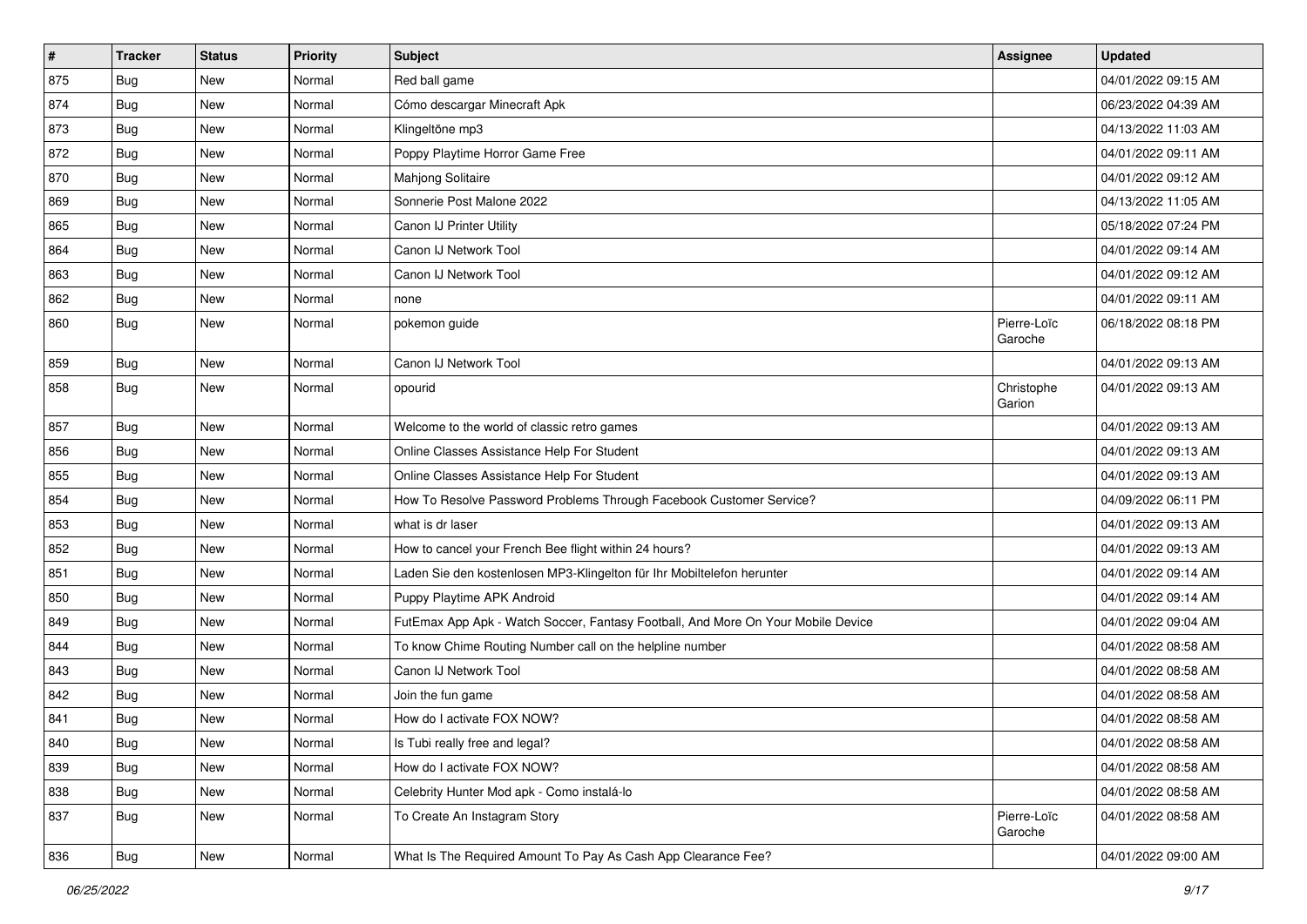| $\vert$ # | <b>Tracker</b> | <b>Status</b> | <b>Priority</b> | <b>Subject</b>                                             | Assignee               | <b>Updated</b>      |
|-----------|----------------|---------------|-----------------|------------------------------------------------------------|------------------------|---------------------|
| 835       | Bug            | New           | Normal          | Build your strong army with Taming io                      |                        | 04/01/2022 08:59 AM |
| 834       | <b>Bug</b>     | New           | Normal          | Grasp the secret to relieve stress and fatigue             |                        | 04/01/2022 08:57 AM |
| 833       | Bug            | New           | Normal          | Does Direct Deposit Hit Chime- seek Chime Customer Service |                        | 04/01/2022 08:59 AM |
| 832       | Bug            | <b>New</b>    | Normal          | Choque Royale Mod Apk                                      |                        | 04/01/2022 08:59 AM |
| 831       | <b>Bug</b>     | <b>New</b>    | Normal          | Build and shoot                                            |                        | 05/29/2022 04:47 PM |
| 830       | Bug            | New           | Normal          | Poppy Playtime APK                                         |                        | 04/01/2022 08:59 AM |
| 829       | Bug            | <b>New</b>    | Normal          | Write My Dissertation For Me UK                            | Pierre-Loïc<br>Garoche | 04/01/2022 08:59 AM |
| 828       | Bug            | <b>New</b>    | Normal          | Nursery management                                         |                        | 06/13/2022 08:55 AM |
| 827       | Bug            | New           | Normal          | Come To Know The Required Steps To Unlock Cash App Account |                        | 04/01/2022 08:59 AM |
| 826       | <b>Bug</b>     | New           | Normal          | How to Dowload MXL TV Premium                              |                        | 05/26/2022 03:34 PM |
| 825       | Bug            | <b>New</b>    | Normal          | Lucky Patcher Download                                     |                        | 04/01/2022 08:59 AM |
| 822       | <b>Bug</b>     | New           | Normal          | Dowload Your Boyfriend Game                                |                        | 06/23/2022 01:10 PM |
| 821       | Bug            | <b>New</b>    | Normal          | Nicoo - A Review of the Popular Battle Royale Game         |                        | 04/01/2022 08:56 AM |
| 820       | <b>Bug</b>     | New           | Normal          | Metal Slug Apk para Android                                |                        | 06/25/2022 05:15 AM |
| 819       | Bug            | New           | Normal          | Metal Slug Apk para Android                                |                        | 04/01/2022 08:59 AM |
| 818       | Bug            | New           | Normal          | Have you ever played a basketball game?                    | Corentin<br>Lauverjat  | 04/01/2022 08:55 AM |
| 817       | Bug            | New           | Normal          | Pacman 30th Anniversary                                    |                        | 06/23/2022 04:51 AM |
| 816       | Bug            | <b>New</b>    | Normal          | Play Scribble io fun with everyone                         |                        | 06/23/2022 10:52 AM |
| 815       | <b>Bug</b>     | New           | Normal          | how do i call cash app customer service                    | Xavier Thirioux        | 06/23/2022 08:36 AM |
| 814       | <b>Bug</b>     | New           | Normal          | Stage Fright Cure                                          | Pierre-Loïc<br>Garoche | 06/24/2022 02:07 PM |
| 811       | Bug            | New           | Normal          | Canon IJ Network Tool                                      |                        | 06/20/2022 12:34 AM |
| 809       | Bug            | New           | Normal          | Smash Karts - immerse yourself in the exciting race        |                        | 06/24/2022 11:37 PM |
| 808       | Bug            | <b>New</b>    | Normal          | Sinnvolle Guten-Morgen-Grüße                               |                        | 06/23/2022 07:27 PM |
| 807       | Bug            | New           | Normal          | 1v1Battle is a strategic action 'Build and shoot' game     |                        | 04/01/2022 08:56 AM |
| 805       | <b>Bug</b>     | New           | Normal          | Ketamine Online Store                                      | Christophe<br>Garion   | 06/23/2022 06:44 PM |
| 804       | <b>Bug</b>     | New           | Normal          | Review                                                     |                        | 06/24/2022 12:23 AM |
| 802       | <b>Bug</b>     | New           | Normal          | Who Is an ETL Engineer                                     |                        | 06/25/2022 12:34 AM |
| 801       | Bug            | New           | Normal          | Who Is an ETL Engineer                                     |                        | 06/24/2022 11:18 PM |
| 800       | Bug            | New           | Normal          | Who Is an ETL Engineer                                     |                        | 06/20/2022 10:21 PM |
| 799       | Bug            | New           | Normal          | Who Is an ETL Engineer                                     |                        | 06/24/2022 04:30 PM |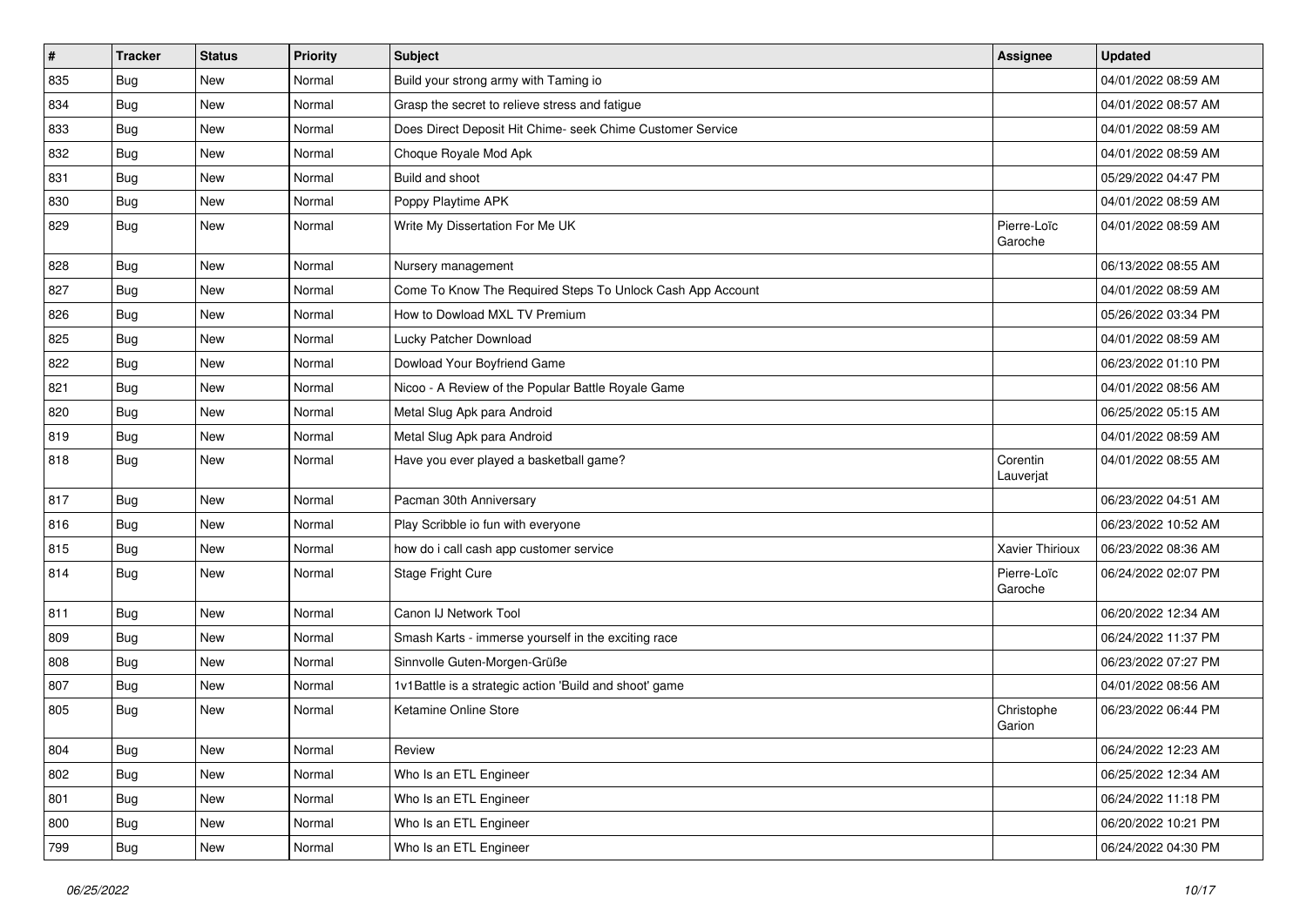| $\sharp$ | <b>Tracker</b> | <b>Status</b> | <b>Priority</b> | <b>Subject</b>                                                                | <b>Assignee</b>        | <b>Updated</b>      |
|----------|----------------|---------------|-----------------|-------------------------------------------------------------------------------|------------------------|---------------------|
| 798      | Bug            | New           | Normal          | Who Is an ETL Engineer                                                        |                        | 06/23/2022 11:38 PM |
| 797      | Bug            | <b>New</b>    | Normal          | Psychedelic                                                                   | Christophe<br>Garion   | 06/22/2022 02:02 AM |
| 796      | Bug            | <b>New</b>    | Normal          | How Does Cash App ++ actually work and What is the process of it              |                        | 06/22/2022 07:03 AM |
| 795      | Bug            | <b>New</b>    | Normal          | Drift Boss - Exciting Race                                                    |                        | 04/01/2022 08:57 AM |
| 792      | <b>Bug</b>     | New           | Normal          | What is Google Camera Mod?                                                    |                        | 04/01/2022 08:59 AM |
| 791      | Bug            | <b>New</b>    | Normal          | Samsnung TV Plus is not working                                               |                        | 04/01/2022 09:03 AM |
| 790      | <b>Bug</b>     | <b>New</b>    | Normal          | My app                                                                        |                        | 04/01/2022 09:03 AM |
| 789      | Bug            | <b>New</b>    | Normal          | Full version                                                                  |                        | 06/25/2022 03:28 AM |
| 788      | Bug            | <b>New</b>    | Normal          | Intro Maker Mod APK                                                           |                        | 06/24/2022 06:06 PM |
| 787      | <b>Bug</b>     | New           | Normal          | Assured Assignment Help                                                       |                        | 06/24/2022 06:54 AM |
| 786      | Bug            | New           | Normal          | Best Assignment Help in Australia & UK                                        |                        | 06/21/2022 09:28 PM |
| 785      | Bug            | <b>New</b>    | Normal          | How To Get Money Off Cash App Without Card Or With A Card?                    |                        | 06/21/2022 03:59 PM |
| 784      | <b>Bug</b>     | New           | Normal          | How To Add Money On Cash App Card And Check The Funds?                        |                        | 06/25/2022 02:10 AM |
| 783      | Bug            | <b>New</b>    | Normal          | How Do I Determine The Reasons And Solutions To Fix Cash App Transfer Failed? |                        | 06/22/2022 02:05 PM |
| 782      | Bug            | New           | Normal          | Comment faire une sonnerie téléphonique                                       |                        | 06/24/2022 01:32 PM |
| 781      | Bug            | <b>New</b>    | Normal          | Free Whatsapp Group to Join                                                   |                        | 06/25/2022 01:25 AM |
| 780      | Bug            | <b>New</b>    | Normal          | <b>Best Whatsapp Modified APKs</b>                                            | Pierre-Loïc<br>Garoche | 06/25/2022 06:54 AM |
| 777      | Bug            | <b>New</b>    | Normal          | Obtain driving instructions using Google Maps.                                |                        | 06/24/2022 07:31 AM |
| 776      | Bug            | <b>New</b>    | Normal          | Wibargain                                                                     |                        | 06/17/2022 08:52 PM |
| 775      | Bug            | <b>New</b>    | Normal          | cash app                                                                      |                        | 02/14/2022 08:20 AM |
| 774      | Bug            | <b>New</b>    | Normal          | Follow proper initiatives                                                     |                        | 06/24/2022 09:27 AM |
| 773      | Bug            | New           | Normal          | Spades - Play online free                                                     |                        | 06/25/2022 02:00 AM |
| 772      | <b>Bug</b>     | <b>New</b>    | Normal          | united airlines baggage policy                                                |                        | 06/24/2022 12:30 PM |
| 771      | Bug            | <b>New</b>    | Normal          | united airlines baggage policy                                                |                        | 06/24/2022 02:22 PM |
| 770      | Bug            | New           | Normal          | Canon IJ Network Tool                                                         |                        | 06/24/2022 01:39 AM |
| 769      | Bug            | New           | Normal          | check my cash app                                                             |                        | 06/25/2022 04:55 AM |
| 768      | Bug            | New           | Normal          | Where can you buy best jackets online?                                        |                        | 04/01/2022 09:05 AM |
| 767      | Bug            | <b>New</b>    | Normal          | apkmod                                                                        |                        | 06/24/2022 03:02 PM |
| 766      | Bug            | New           | Normal          | Pobreflix Mod APK Review                                                      |                        | 06/23/2022 01:39 AM |
| 765      | Bug            | New           | Normal          | Follow proper initiatives to check my cash app                                |                        | 06/23/2022 05:14 PM |
| 764      | Bug            | New           | Normal          | What is available to see what I can watch HBO Max?                            |                        | 06/24/2022 05:42 PM |
| 762      | <b>Bug</b>     | New           | Normal          | How To Add Money To A Cash App Card If Struggling With Low Amount?            |                        | 06/24/2022 07:48 AM |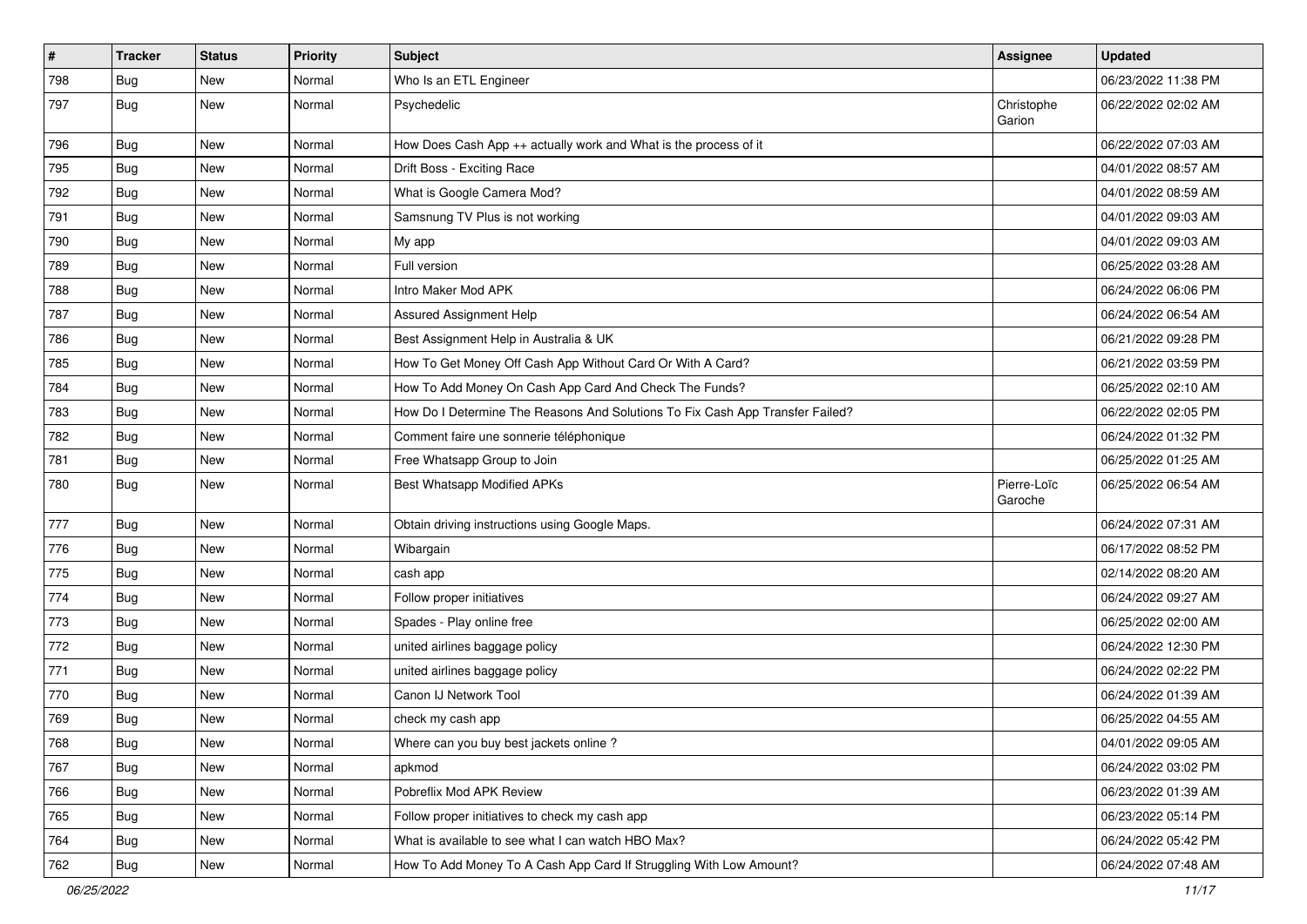| $\vert$ # | <b>Tracker</b> | <b>Status</b> | <b>Priority</b> | <b>Subject</b>                                                                                      | Assignee               | <b>Updated</b>      |
|-----------|----------------|---------------|-----------------|-----------------------------------------------------------------------------------------------------|------------------------|---------------------|
| 761       | <b>Bug</b>     | New           | Normal          | What is it about basketball that makes it so popular in the United States?                          | Corentin<br>Lauverjat  | 06/24/2022 03:48 AM |
| 760       | <b>Bug</b>     | New           | Normal          | apkmod                                                                                              |                        | 05/20/2022 05:32 AM |
| 759       | <b>Bug</b>     | New           | Normal          | Canon IJ Network Tool                                                                               | Pierre-Loïc<br>Garoche | 06/24/2022 08:18 PM |
| 758       | Bug            | <b>New</b>    | Normal          | How Do I Study Consistently For Hours?                                                              |                        | 04/01/2022 09:01 AM |
| 757       | Bug            | <b>New</b>    | Normal          | Why Is Issue of Car Maintenance so Famous for the Consumers?                                        |                        | 04/01/2022 09:01 AM |
| 754       | Bug            | New           | Normal          | Cómo descargar tonos gratis de teléfono celular                                                     |                        | 04/29/2022 05:26 AM |
| 753       | <b>Bug</b>     | New           | Normal          | onlineessaygrader                                                                                   |                        | 04/01/2022 09:01 AM |
| 752       | Bug            | <b>New</b>    | Normal          | Plagerism checker                                                                                   |                        | 04/01/2022 09:03 AM |
| 750       | <b>Bug</b>     | New           | Normal          | Create a Report Template                                                                            |                        | 04/01/2022 09:00 AM |
| 749       | Bug            | New           | Normal          | The Best Bubble Shooter Game for Android                                                            |                        | 04/01/2022 09:02 AM |
| 748       | Bug            | <b>New</b>    | Normal          | Il y a quelques façons d'obtenir des sonneries gratuites pour votre iPhone                          |                        | 04/01/2022 09:02 AM |
| 747       | <b>Bug</b>     | New           | Normal          | How to Install Tyflex Plus on Your Android Device                                                   |                        | 04/01/2022 09:02 AM |
| 744       | Bug            | <b>New</b>    | Normal          | <b>Pixel Survive</b>                                                                                |                        | 04/01/2022 09:02 AM |
| 743       | Bug            | New           | Normal          | They promote 'pixel art' contests and a 'game jam' related to the work and figure of Carlos Casares |                        | 04/15/2022 09:12 PM |
| 742       | Bug            | New           | Normal          | How Long Does Cash App Support Take To Respond For A Better Support?                                |                        | 04/01/2022 09:02 AM |
| 741       | Bug            | <b>New</b>    | Normal          | <b>Blockchain Technology Solutions</b>                                                              |                        | 04/01/2022 09:02 AM |
| 739       | Bug            | New           | Normal          | law dissertation help                                                                               |                        | 04/01/2022 09:02 AM |
| 738       | Bug            | <b>New</b>    | Normal          | How Much Amount Do I Get Using The Referral Code For Cash App?                                      |                        | 04/01/2022 09:03 AM |
| 737       | Bug            | New           | Normal          | How Do I Talk To A Live Person At Facebook If Anything Is Doubtful?                                 |                        | 04/01/2022 09:20 AM |
| 736       | Bug            | New           | Normal          | I Want to Edit in My Website (transfer-factor.net) Unfortunately, Unable to Edit It                 |                        | 06/24/2022 07:32 AM |
| 735       | Bug            | <b>New</b>    | Normal          | A quick fix of how to get money back from cash app stocks                                           |                        | 06/24/2022 07:30 AM |
| 734       | <b>Bug</b>     | New           | Normal          | DR. STRANGE: Multiverse of Scheduling Madness!                                                      |                        | 04/01/2022 09:33 AM |
| 733       | Bug            | New           | Normal          | How does one go about getting a book deal?                                                          |                        | 04/01/2022 09:33 AM |
| 732       | Bug            | <b>New</b>    | Normal          | Get rectifications steps about why cash app transfer failed                                         |                        | 04/01/2022 09:33 AM |
| 731       | <b>Bug</b>     | <b>New</b>    | Normal          | Avail Of Cash App Customer Service If Unable To Down Cash App Mobile App?                           |                        | 04/01/2022 09:33 AM |
| 730       | Bug            | New           | Normal          | Canon IJ Network Tool                                                                               |                        | 04/01/2022 09:33 AM |
| 729       | <b>Bug</b>     | <b>New</b>    | Normal          | Canon IJ Network Tool                                                                               |                        | 04/01/2022 09:33 AM |
| 728       | Bug            | New           | Normal          | Will Cash App refund money if scammed? Hitches With Optimum Ease                                    |                        | 04/01/2022 09:33 AM |
| 727       | Bug            | New           | Normal          | Drive for speed simulator mod apk                                                                   | Pierre-Loïc<br>Garoche | 04/23/2022 11:17 PM |
| 726       | Bug            | New           | Normal          | Mobile Application Development Services                                                             |                        | 06/25/2022 06:02 AM |
| 724       | Bug            | New           | Normal          | Dial Chime Customer support number for a quick response                                             |                        | 06/24/2022 01:30 PM |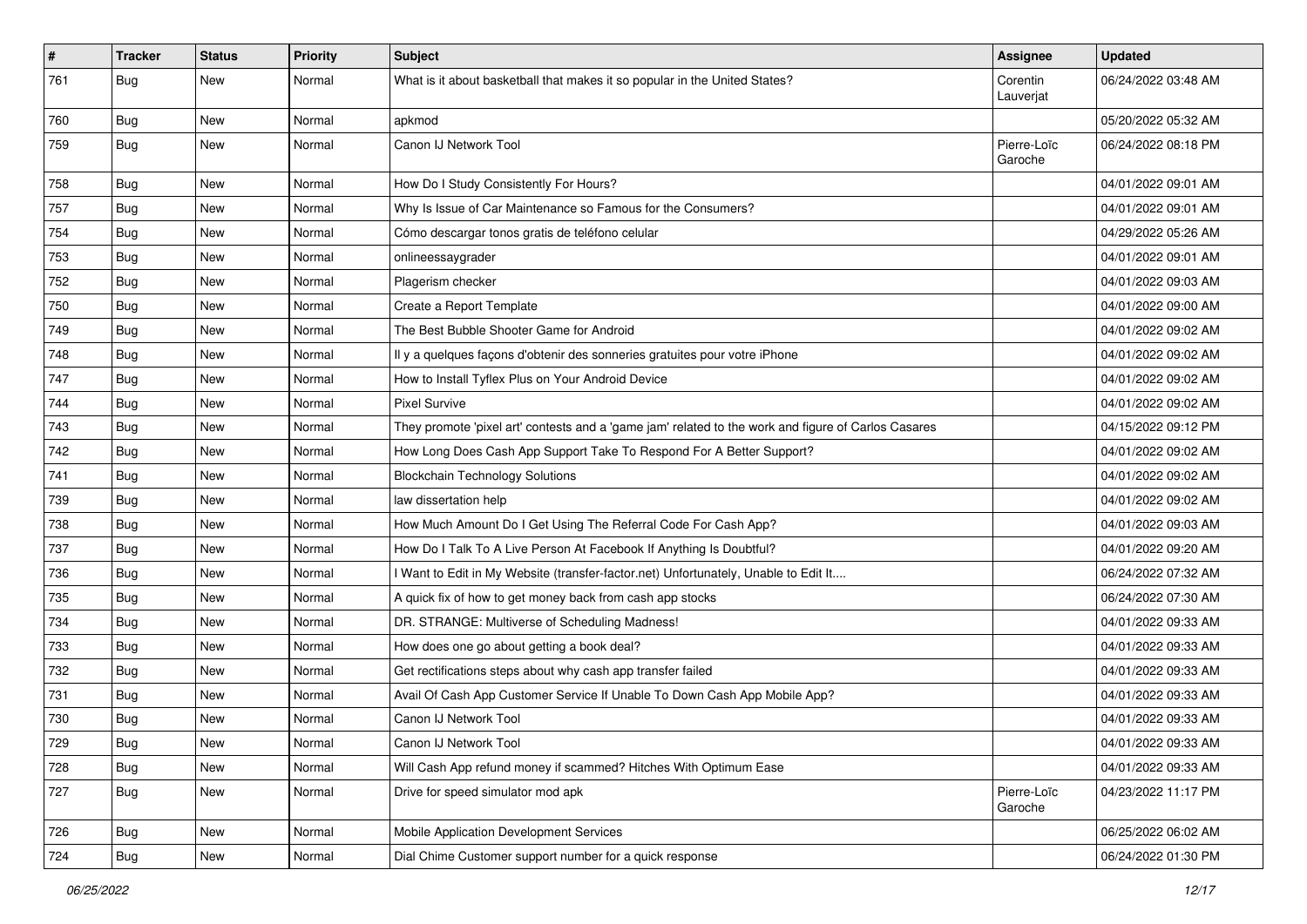| $\vert$ # | <b>Tracker</b> | <b>Status</b> | <b>Priority</b> | <b>Subject</b>                                                               | Assignee               | <b>Updated</b>      |
|-----------|----------------|---------------|-----------------|------------------------------------------------------------------------------|------------------------|---------------------|
| 722       | <b>Bug</b>     | New           | Normal          | Vergrößern Sie Instagram-Fotos mit instazoom                                 | Christophe<br>Garion   | 06/23/2022 09:49 PM |
| 721       | Bug            | New           | Normal          | Cómo instalar un Mod Apk                                                     |                        | 06/24/2022 09:39 PM |
| 720       | Bug            | New           | Normal          | How does Cash App Phone Number provide a quick treatment?                    |                        | 06/23/2022 09:57 PM |
| 719       | Bug            | <b>New</b>    | Normal          | How Do I Send \$5000 Through Cash App Account With Ease?                     |                        | 06/24/2022 07:15 PM |
| 717       | Bug            | New           | Normal          | Disney Plus Apk - Watch Movies and TV Shows on Your Device                   |                        | 06/24/2022 12:00 PM |
| 716       | Bug            | <b>New</b>    | Normal          | La celebración de un BabyShower.                                             |                        | 06/24/2022 02:09 AM |
| 715       | Bug            | New           | Normal          | Puppy Playtime Descargar gratis                                              |                        | 06/22/2022 01:40 AM |
| 714       | Bug            | New           | Normal          | Cuevana 3 Premium - Enjoy Your Favorite Movies and TV Shows on Your Smart TV |                        | 06/24/2022 01:19 PM |
| 712       | Bug            | <b>New</b>    | Normal          | <b>Tips and Tricks</b>                                                       |                        | 06/24/2022 04:19 PM |
| 711       | <b>Bug</b>     | New           | Normal          | Human Fall Flat Apk Download                                                 |                        | 06/25/2022 09:44 AM |
| 710       | Bug            | New           | Normal          | Take Necessary Assistance If You Are Unable Activate Cash App Card           |                        | 06/24/2022 04:49 AM |
| 709       | <b>Bug</b>     | New           | Normal          | How To Load Cash App Card At Walmart Without Having To Face Any Hassle?      |                        | 06/24/2022 12:18 AM |
| 708       | <b>Bug</b>     | <b>New</b>    | Normal          | Efficient ways to proceed with the cash app dispute process?                 |                        | 06/24/2022 07:20 AM |
| 707       | <b>Bug</b>     | New           | Normal          | Why Accounting Assignments Are Beneficial For The Students?                  | Pierre-Loïc<br>Garoche | 06/24/2022 09:16 PM |
| 706       | Bug            | <b>New</b>    | Normal          | How Can You Cancel A Cash App Payment Without Any Prior Information?         |                        | 04/01/2022 09:30 AM |
| 705       | Bug            | <b>New</b>    | Normal          | wuxiaworld                                                                   |                        | 06/17/2022 04:54 PM |
| 704       | Bug            | New           | Normal          | Reach support team of Chime Customer Service for instant help                |                        | 06/22/2022 07:36 AM |
| 703       | Bug            | New           | Normal          | For real-time help, dial Facebook customer service number                    |                        | 06/23/2022 09:24 PM |
| 702       | Bug            | New           | Normal          | Avail Chime Customer Service to know How To Get Chime Bank Statement         |                        | 06/21/2022 08:32 AM |
| 701       | <b>Bug</b>     | <b>New</b>    | Normal          | Why Law Essay Helper UK is Necessary?                                        |                        | 06/24/2022 03:17 PM |
| 700       | Bug            | <b>New</b>    | Normal          | Cómo descargar Poppy Playtime                                                |                        | 04/01/2022 09:30 AM |
| 699       | <b>Bug</b>     | New           | Normal          | Would you be able to utilize Cash App Twitch?                                |                        | 06/24/2022 07:29 AM |
| 697       | Bug            | New           | Normal          | How to Descargar Pura TV For Android                                         |                        | 06/25/2022 06:01 AM |
| 696       | Bug            | New           | Normal          | How to Install the TuMangaOnline App                                         |                        | 06/25/2022 04:51 AM |
| 695       | <b>Bug</b>     | <b>New</b>    | Normal          | Refer Listas IPTV Apk                                                        |                        | 06/24/2022 03:46 AM |
| 694       | Bug            | <b>New</b>    | Normal          | How to Get Guidance On How To Cash App Withdrawal Limit?                     | Christophe<br>Garion   | 06/25/2022 04:49 AM |
| 692       | <b>Bug</b>     | New           | Normal          | Esports 888b                                                                 |                        | 06/12/2022 10:04 AM |
| 691       | Bug            | New           | Normal          | tea garden dublin                                                            |                        | 04/01/2022 09:31 AM |
| 690       | <b>Bug</b>     | New           | Normal          | campervan hire                                                               |                        | 06/25/2022 01:32 AM |
| 689       | Bug            | New           | Normal          | How to use twitch.tv/activate?                                               |                        | 06/23/2022 07:30 PM |
| 688       | <b>Bug</b>     | New           | Normal          | How to use twitch.tv/activate?                                               |                        | 06/24/2022 04:16 AM |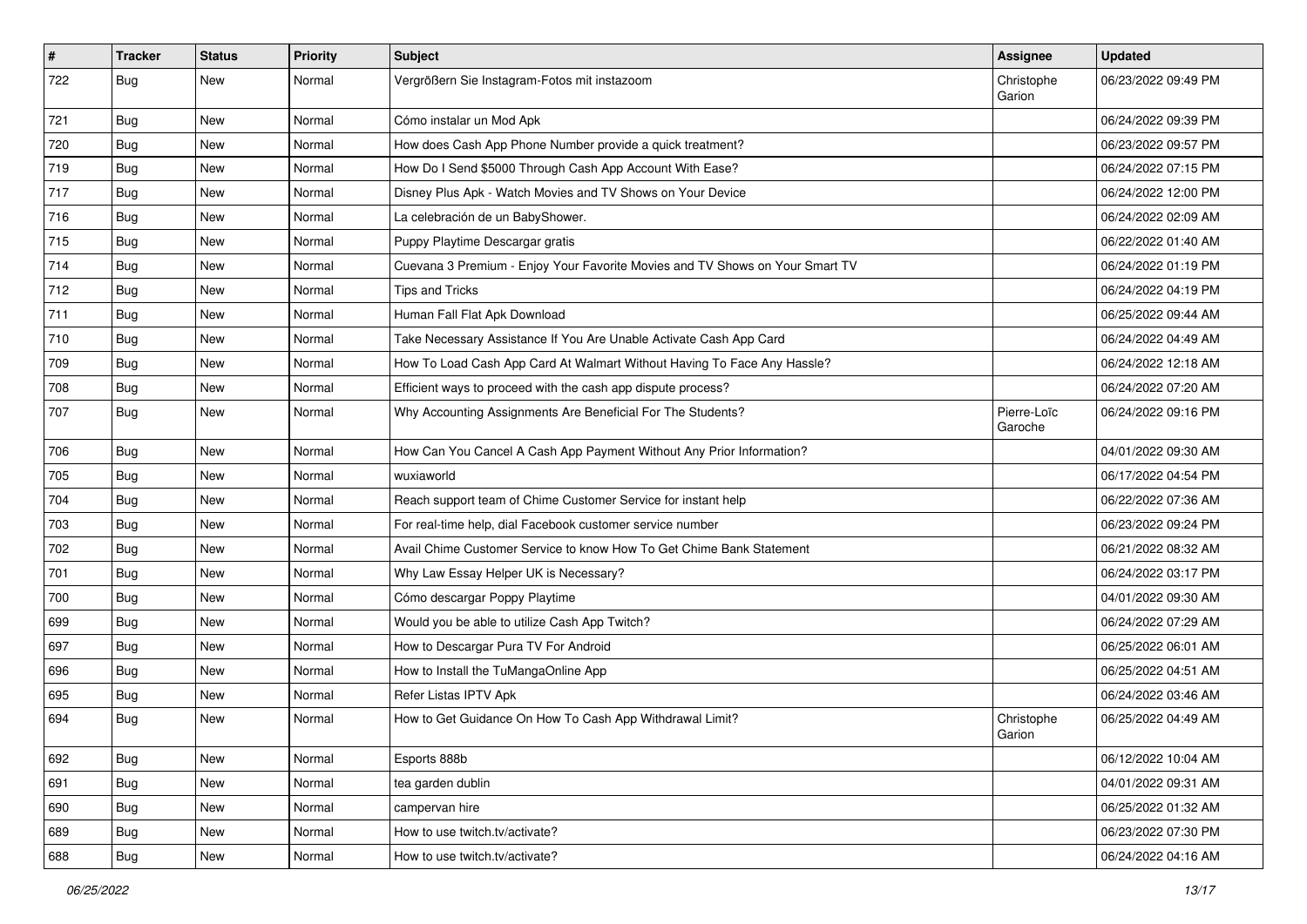| $\sharp$ | <b>Tracker</b> | <b>Status</b> | Priority | <b>Subject</b>                                                        | <b>Assignee</b>        | <b>Updated</b>      |
|----------|----------------|---------------|----------|-----------------------------------------------------------------------|------------------------|---------------------|
| 687      | Bug            | New           | Normal   | How to use twitch.tv/activate?                                        |                        | 06/25/2022 01:11 AM |
| 686      | Bug            | New           | Normal   | Welcome To The Most Demandable Mahipalpur Escorts Agency              |                        | 06/22/2022 09:42 AM |
| 684      | <b>Bug</b>     | New           | Normal   | Difference between paper map and online map                           |                        | 06/25/2022 06:57 AM |
| 682      | <b>Bug</b>     | New           | Normal   | Does Facebook customer service live chat allow to speak with someone? |                        | 06/24/2022 06:54 AM |
| 679      | Bug            | <b>New</b>    | Normal   | Word Finder helps you to play word games better                       |                        | 04/01/2022 09:34 AM |
| 678      | <b>Bug</b>     | New           | Normal   | How to be a winner in buidnow gg                                      |                        | 06/24/2022 06:57 AM |
| 677      | Bug            | New           | Normal   | Logo Design Services Near Me                                          |                        | 06/24/2022 08:52 AM |
| 676      | Bug            | New           | Normal   | Does Facebook customer service live chat allow to speak with someone? |                        | 04/01/2022 09:39 AM |
| 675      | Bug            | New           | Normal   | What Are Smart Tactics To Fix Cash App Transfer Failed Hurdles?       |                        | 06/16/2022 04:37 AM |
| 674      | Bug            | <b>New</b>    | Normal   | The best game in 2021                                                 | Pierre-Loïc<br>Garoche | 06/24/2022 10:05 PM |
| 673      | Bug            | New           | Normal   | Learn the basics of pixel art - Clear grid                            |                        | 06/24/2022 06:41 AM |
| 672      | Bug            | <b>New</b>    | Normal   | The easiest way to delete ringtones on iPhone                         |                        | 06/25/2022 10:02 AM |
| 671      | <b>Bug</b>     | New           | Normal   | Hot games                                                             | Pierre-Loïc<br>Garoche | 06/20/2022 03:40 PM |
| 670      | Bug            | <b>New</b>    | Normal   | JTWhatsApp Apk - The New and Improved WhatsApp                        |                        | 06/17/2022 04:36 PM |
| 668      | Bug            | New           | Normal   | Get to know Cash App Refund Process here                              |                        | 06/24/2022 04:19 AM |
| 667      | <b>Bug</b>     | <b>New</b>    | Normal   | What Is a Ringtone?                                                   |                        | 06/20/2022 03:35 PM |
| 666      | Bug            | New           | Normal   | 470+ pages à colorier de Noël                                         |                        | 06/24/2022 11:42 PM |
| 664      | <b>Bug</b>     | New           | Normal   | Tea TV Apk Download - The Best Way to Watch Movies Offline            |                        | 06/24/2022 08:01 PM |
| 663      | Bug            | New           | Normal   | Know how the Cash app twitches words in a detailed way.               | Pierre-Loïc<br>Garoche | 05/22/2022 05:44 PM |
| 662      | Bug            | <b>New</b>    | Normal   | Oreo TV Download - The Easiest Way to Watch Live TV                   |                        | 06/24/2022 05:18 PM |
| 661      | Bug            | New           | Normal   | Turbo VPN MOD APK Download                                            |                        | 06/24/2022 08:51 AM |
| 660      | Bug            | New           | Normal   | Anchovies Nutrition Facts And Health Benefits                         |                        | 04/01/2022 09:40 AM |
| 659      | Bug            | New           | Normal   | Olive Oil Properties And Health Benefits                              |                        | 06/24/2022 08:09 AM |
| 658      | Bug            | New           | Normal   | Watermelon Nutrition Facts And Health Benefits                        |                        | 06/24/2022 03:36 PM |
| 657      | Bug            | New           | Normal   | Coconut Nutrition Facts And Health Benefits                           |                        | 06/24/2022 01:49 PM |
| 656      | Bug            | New           | Normal   | Kiwi Nutrition Facts And Health Benefits                              |                        | 06/23/2022 05:18 PM |
| 655      | Bug            | New           | Normal   | <b>Eggplant Health Benefits</b>                                       |                        | 06/24/2022 05:17 AM |
| 653      | Bug            | New           | Normal   | Jujube (Jinjoles): Properties And Health Benefits                     |                        | 06/23/2022 10:41 PM |
| 652      | Bug            | New           | Normal   | Sesame Health Benefits                                                |                        | 06/21/2022 06:52 AM |
| 651      | Bug            | New           | Normal   | Salmon Health Benefits                                                |                        | 06/25/2022 07:05 AM |
| 650      | <b>Bug</b>     | New           | Normal   | <b>Cherries Health Benefits</b>                                       |                        | 06/24/2022 08:07 AM |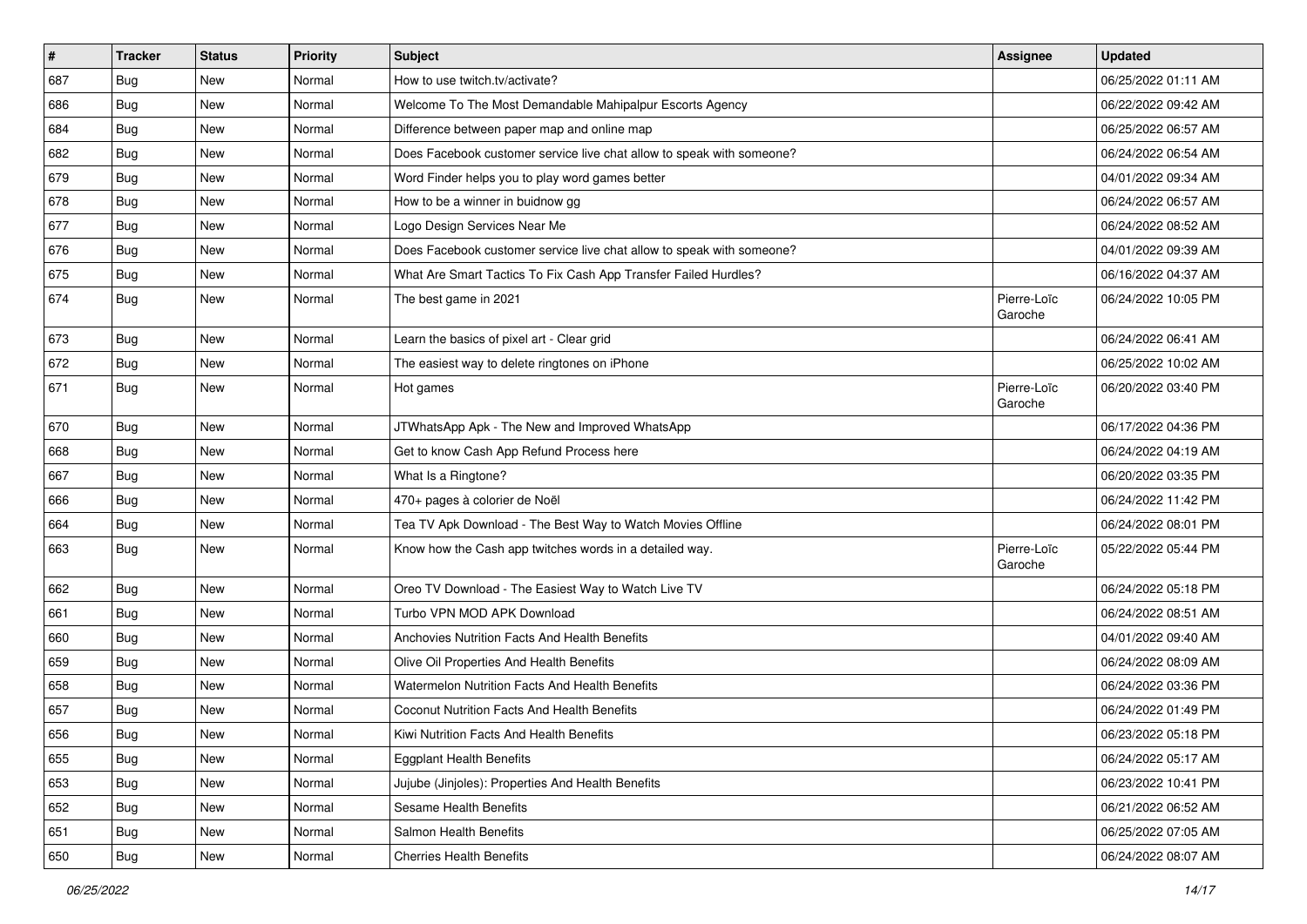| $\vert$ # | <b>Tracker</b> | <b>Status</b> | <b>Priority</b> | Subject                                                                          | <b>Assignee</b> | <b>Updated</b>      |
|-----------|----------------|---------------|-----------------|----------------------------------------------------------------------------------|-----------------|---------------------|
| 645       | Bug            | New           | Normal          | thong tin chinh xac nhat hom nay                                                 |                 | 06/25/2022 04:16 AM |
| 644       | Bug            | <b>New</b>    | Normal          | <b>TeaTV App Review</b>                                                          |                 | 06/24/2022 02:20 PM |
| 643       | Bug            | New           | Normal          | Oreo TV Apk Download                                                             |                 | 06/23/2022 12:30 PM |
| 642       | Bug            | <b>New</b>    | Normal          | thong tin thoi tiet ngay hom nay                                                 |                 | 06/24/2022 04:48 PM |
| 641       | Bug            | <b>New</b>    | Normal          | Get Best Economics Dissertation Writing Service                                  |                 | 06/25/2022 10:04 AM |
| 640       | Bug            | New           | Normal          | play game with me                                                                |                 | 06/24/2022 08:20 PM |
| 639       | Bug            | New           | Normal          | thong tin chinh xac                                                              |                 | 06/24/2022 02:43 PM |
| 638       | Bug            | New           | Normal          | Run 3 game                                                                       |                 | 06/23/2022 08:09 PM |
| 636       | Bug            | New           | Normal          | What is the most popular furniture color?                                        |                 | 06/24/2022 12:13 AM |
| 635       | Bug            | <b>New</b>    | Normal          | Buy Steroids Online with OurMedicnes.com   Best Quality Steroids                 |                 | 06/23/2022 09:09 PM |
| 634       | <b>Bug</b>     | New           | Normal          | Buy Vidalista Tablets (Tadalafil) at [\$25 OFF + Free Shipping] Vidalistatablets |                 | 06/23/2022 11:20 PM |
| 633       | Bug            | New           | Normal          | How i can i solve my issue                                                       |                 | 04/01/2022 09:38 AM |
| 632       | Bug            | <b>New</b>    | Normal          | CheapestMedsShop   100% Safe Medicines Online in UK & AUS.                       |                 | 06/23/2022 05:23 AM |
| 631       | Bug            | New           | Normal          | How Can I Load Cash App Card at Walmart straight away?                           |                 | 04/01/2022 09:38 AM |
| 630       | <b>Bug</b>     | <b>New</b>    | Normal          | How Can I Load Cash App Card at Walmart straight away?                           |                 | 04/01/2022 09:38 AM |
| 629       | Bug            | New           | Normal          | How Can I Load Cash App Card at Walmart straight away?                           |                 | 06/24/2022 07:55 PM |
| 628       | Bug            | New           | Normal          | CV reviewing services!                                                           |                 | 06/24/2022 01:53 PM |
| 627       | Bug            | <b>New</b>    | Normal          | <b>HELO</b>                                                                      |                 | 06/25/2022 01:05 AM |
| 625       | Bug            | New           | Normal          | The best free online driving directions tool                                     |                 | 04/01/2022 09:28 AM |
| 624       | Bug            | New           | Normal          | Use go with the Driving Directions for your go                                   |                 | 06/21/2022 04:54 AM |
| 623       | Bug            | New           | Normal          | Listen to online radio stations for mobile phones                                |                 | 06/24/2022 08:21 PM |
| 622       | Bug            | New           | Normal          | CheapestMedsShop   100% Safe Medicines Online in UK & AUS.                       |                 | 06/24/2022 07:10 PM |
| 621       | Bug            | <b>New</b>    | Normal          | Buy All Modafinil & Armodafinil Tablets @Buy Modafinil US                        |                 | 06/24/2022 09:26 AM |
| 620       | <b>Bug</b>     | New           | Normal          | Viagra Meds: Fastest & Quick Delivery On Your Doorstep - USA                     |                 | 06/23/2022 12:03 AM |
| 619       | Bug            | New           | Normal          | Online Trusted Medicine Store in US for Health - Genericmedsupply                |                 | 06/23/2022 09:19 PM |
| 618       | Bug            | New           | Normal          | Buy Steroids Online with OurMedicnes.com   Best Quality Steroids                 |                 | 06/24/2022 07:52 AM |
| 617       | <b>Bug</b>     | New           | Normal          | Buy Vidalista Tablets (Tadalafil) at [\$25 OFF + Free Shipping] Vidalistatablets |                 | 06/24/2022 05:14 PM |
| 616       | Bug            | New           | Normal          | Buy Anavar Tablets   Anavar For Sale in USA, UK & Australia                      |                 | 06/24/2022 03:52 PM |
| 615       | <b>Bug</b>     | New           | Normal          | CheapestMedsShop   100% Safe Medicines Online in USA UK & AUS.                   |                 | 06/24/2022 04:00 AM |
| 614       | Bug            | New           | Normal          | Como baixar o MOD APK no celular                                                 |                 | 06/22/2022 04:46 AM |
| 613       | Bug            | New           | Normal          | Buy Aspadol 100mg Tab Online in US, UK, AU   Erospharmacy                        |                 | 06/24/2022 03:56 AM |
| 612       | Bug            | New           | Normal          | <b>Luxury Slingshot Rental</b>                                                   |                 | 06/24/2022 09:09 AM |
| 607       | Bug            | New           | Normal          | Vex 5                                                                            |                 | 04/01/2022 09:22 AM |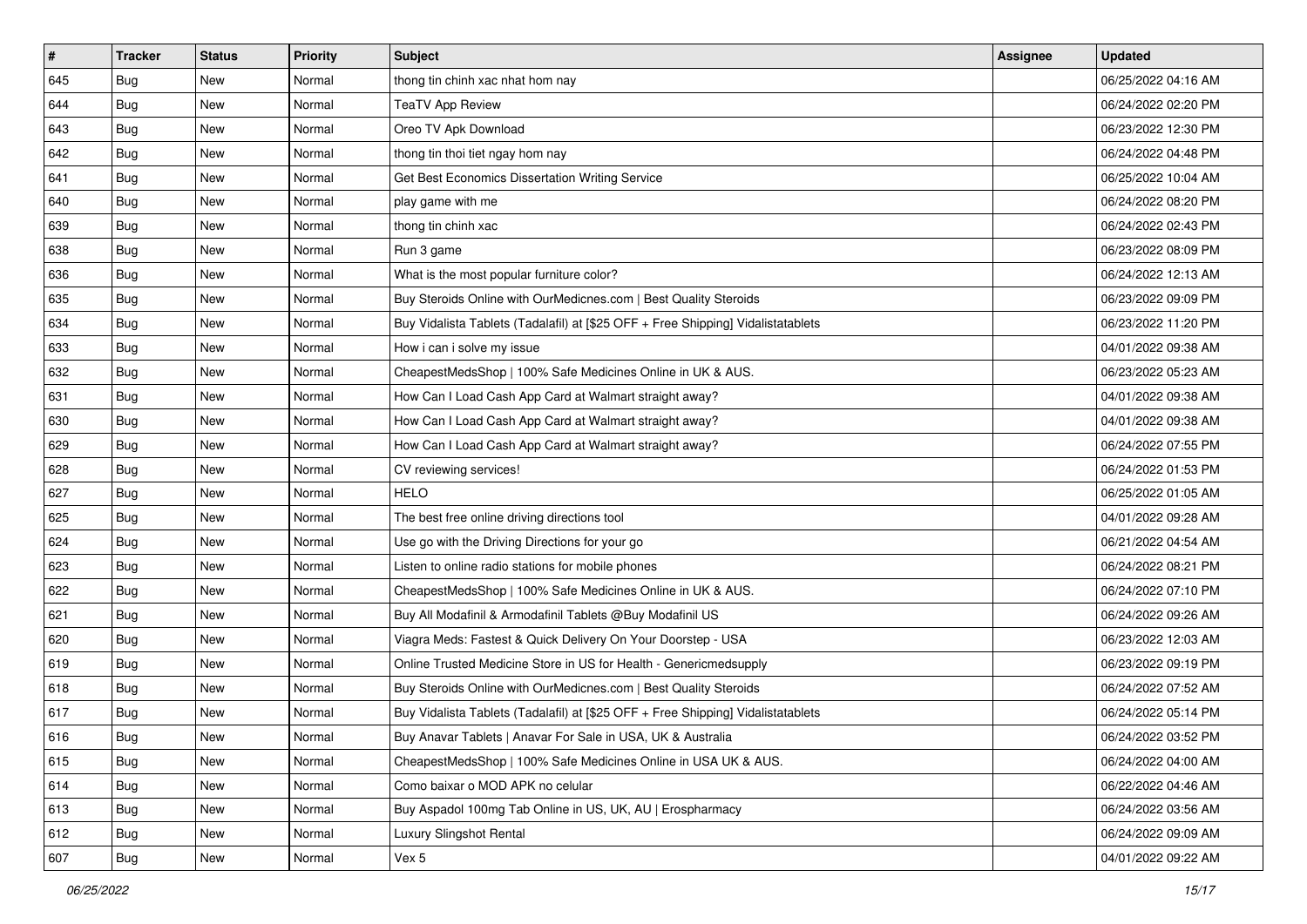| #   | <b>Tracker</b> | <b>Status</b> | <b>Priority</b> | <b>Subject</b>                                                                                                                                                                                                                                                        | <b>Assignee</b>        | <b>Updated</b>      |
|-----|----------------|---------------|-----------------|-----------------------------------------------------------------------------------------------------------------------------------------------------------------------------------------------------------------------------------------------------------------------|------------------------|---------------------|
| 604 | Bug            | <b>New</b>    | Normal          | <b>Idle Game Online</b>                                                                                                                                                                                                                                               |                        | 06/24/2022 06:16 PM |
| 603 | Bug            | <b>New</b>    | Normal          | Premiere gratuito da lista de IPTV                                                                                                                                                                                                                                    |                        | 06/24/2022 05:30 PM |
| 602 | Bug            | <b>New</b>    | Normal          | Best Essay Writing Service UK                                                                                                                                                                                                                                         | Pierre-Loïc<br>Garoche | 06/24/2022 07:28 AM |
| 601 | Bug            | <b>New</b>    | Normal          | Best Essay Writing Service UK                                                                                                                                                                                                                                         | Pierre-Loïc<br>Garoche | 06/24/2022 10:50 AM |
| 600 | Bug            | <b>New</b>    | Normal          | Play Store Pro                                                                                                                                                                                                                                                        |                        | 06/24/2022 03:39 AM |
| 599 | Bug            | New           | Normal          | Do you know how to delete cash app account from your computer?                                                                                                                                                                                                        |                        | 06/24/2022 10:42 AM |
| 598 | Bug            | New           | Normal          | Universo s / f Download                                                                                                                                                                                                                                               |                        | 06/23/2022 10:59 PM |
| 597 | Bug            | <b>New</b>    | Normal          | Universo s / f Download                                                                                                                                                                                                                                               |                        | 06/24/2022 05:18 PM |
| 596 | <b>Bug</b>     | New           | Normal          | Kids Games                                                                                                                                                                                                                                                            |                        | 04/01/2022 09:18 AM |
| 595 | Bug            | New           | Normal          | RFM Online - une révolution dans la gestion de l'identité numérique                                                                                                                                                                                                   |                        | 06/25/2022 06:29 AM |
| 593 | Bug            | <b>New</b>    | Normal          | Eiffel Spark Ultimate C2 SN series is a fully synthetic range of advanced performance engine oils blended in<br>high performance fully synthetic (PAO - polyalphaolefin) basestocks fortified with advanced technology<br>additive system, specifically formulated to |                        | 06/25/2022 09:51 AM |
| 592 | Bug            | New           | Normal          | Deezer Premium APK - Baixe músicas de qualquer lugar do mundo de graça                                                                                                                                                                                                |                        | 06/24/2022 12:00 PM |
| 591 | Bug            | <b>New</b>    | Normal          | How To Find Facebook Modifications For Your Spotify Premium Apk?                                                                                                                                                                                                      |                        | 06/19/2022 06:07 AM |
| 590 | Bug            | <b>New</b>    | Normal          | Follow proper initiatives to check my cash app card balance:                                                                                                                                                                                                          |                        | 06/23/2022 11:47 PM |
| 589 | Bug            | New           | Normal          | How can I get the cash app phone number of customer support?                                                                                                                                                                                                          |                        | 06/24/2022 08:57 PM |
| 588 | Bug            | New           | Normal          | YouTube Vanced Apk Manager App - Como instalá-lo                                                                                                                                                                                                                      |                        | 06/23/2022 07:40 PM |
| 587 | Bug            | <b>New</b>    | Normal          | Why Picsart Pro Offers Great Features                                                                                                                                                                                                                                 |                        | 06/19/2022 02:19 PM |
| 586 | Bug            | New           | Normal          | Best Modifications For Your Mobile Phone                                                                                                                                                                                                                              |                        | 06/24/2022 08:48 AM |
| 585 | Bug            | <b>New</b>    | Normal          | What is cash app help number?                                                                                                                                                                                                                                         |                        | 04/01/2022 09:18 AM |
| 584 | Bug            | New           | Normal          | Want the cash app customer service number to check balance?                                                                                                                                                                                                           |                        | 06/23/2022 09:55 PM |
| 582 | Bug            | New           | Normal          | Cash App Won't Let Me Send Money If There Is A Low Balance Available                                                                                                                                                                                                  | Pierre-Loïc<br>Garoche | 06/22/2022 03:07 PM |
| 581 | Bug            | <b>New</b>    | Normal          | E-Learning Course Help                                                                                                                                                                                                                                                |                        | 06/24/2022 05:18 PM |
| 579 | Bug            | New           | Normal          | YOUR CV MAKES YOUR FIRST IMPRESSION                                                                                                                                                                                                                                   | Christophe<br>Garion   | 06/24/2022 02:02 AM |
| 577 | Bug            | New           | Normal          | Follow these easy steps to make Admiral Casino Login                                                                                                                                                                                                                  |                        | 06/24/2022 05:34 PM |
| 576 | Bug            | New           | Normal          | So laden Sie ein Instagram-Bild herunter                                                                                                                                                                                                                              |                        | 06/23/2022 09:23 AM |
| 574 | Bug            | New           | Normal          | How to fix the Epson printer offline issue due to a wired connection?                                                                                                                                                                                                 |                        | 06/24/2022 06:23 PM |
| 573 | <b>Bug</b>     | New           | Normal          | Experimente lo mejor en la aplicación Apk de juegos gratis                                                                                                                                                                                                            |                        | 06/24/2022 02:32 PM |
| 571 | <b>Bug</b>     | New           | Normal          | How may the Cash app dispute your trade?                                                                                                                                                                                                                              | Pierre-Loïc<br>Garoche | 06/25/2022 05:15 AM |